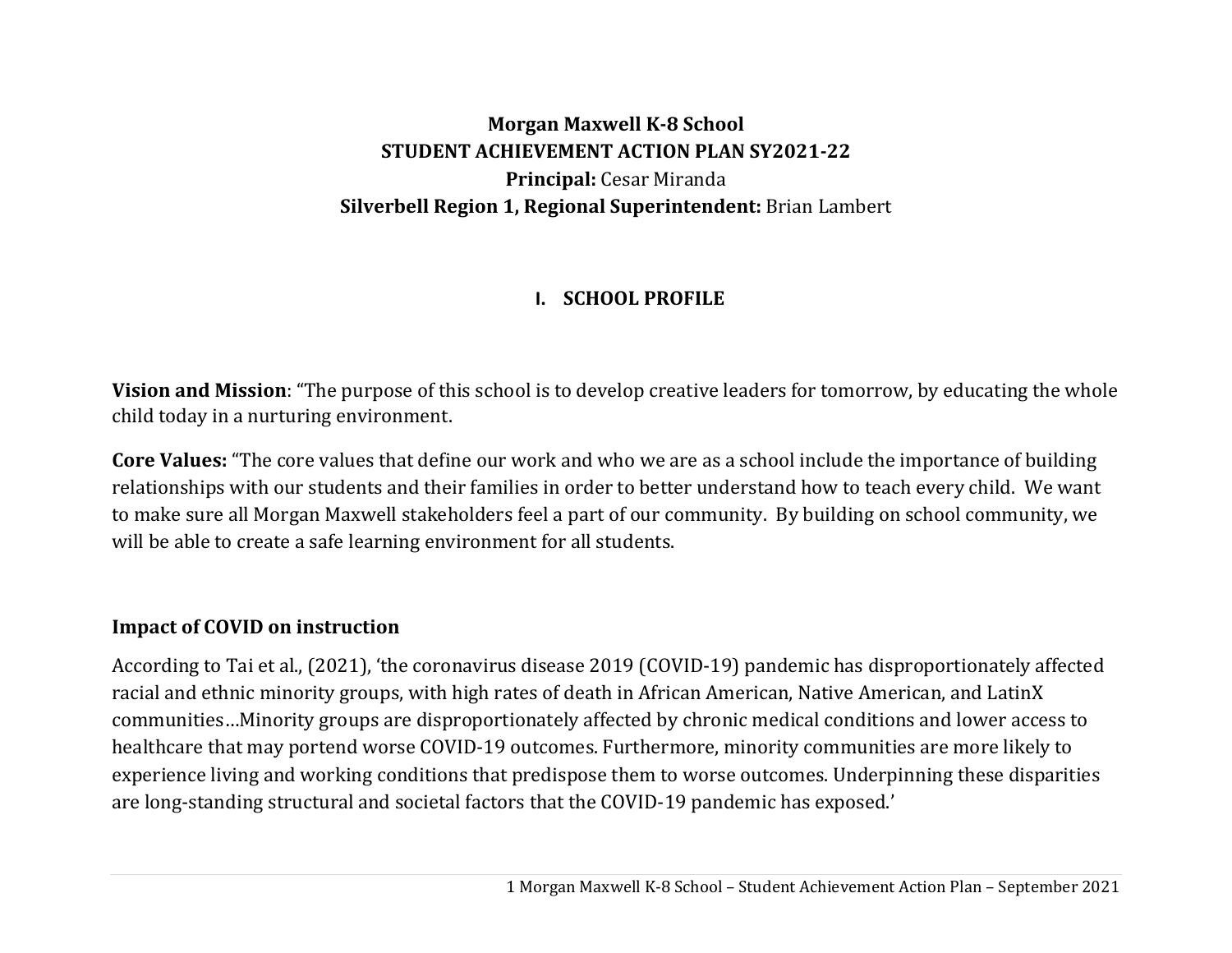From March 2020 to March 2021, TUSD provided instruction remotely during the height of the COVID-19 outbreak. Although almost all students experienced learning loss, families in economic hardship with fewer available resources such as childcare and/or adult supervision, a quiet place to study at home, connectivity issues, shared devices, etc. were even more negatively affected academically by remote instruction.

| Impact of COVID-19 and Learning Loss: TUSD Students in Grades 3 - 8 Percent Proficient on |            |         |                 |  |         |         |           |  |
|-------------------------------------------------------------------------------------------|------------|---------|-----------------|--|---------|---------|-----------|--|
| State Testing Broken by USP Ethnicity                                                     |            |         |                 |  |         |         |           |  |
|                                                                                           | <b>ELA</b> |         |                 |  | Math    |         |           |  |
|                                                                                           | 2018-19    | 2020-21 | <b>ELA Loss</b> |  | 2018-19 | 2020-21 | Math Loss |  |
| African Am.                                                                               | 28%        | 17%     | $-11%$          |  | 24%     | 9%      | $-15%$    |  |
| Hispanic                                                                                  | <b>30%</b> | 20%     | $-10%$          |  | 27%     | 10%     | $-17%$    |  |
| White                                                                                     | 48%        | 39%     | $-9%$           |  | 46%     | 27%     | $-19%$    |  |

### **Estimated Time to Reach aC Letter Grade**

The current ADE school grade is a D. The state has initiated a new state test and has also adjusted the state accountability model. The impact of these changes is unknown and consequently, the estimated time to improve the state letter grade determination may need some flexibility. The academic goals for subgroups and for the entire school are both realistic and rigorous. With these state considerations in mind, the estimated time for Morgan Maxwell to increase its letter grade from a D to a C could be one year or two years depending on changes to the test and the letter grade model.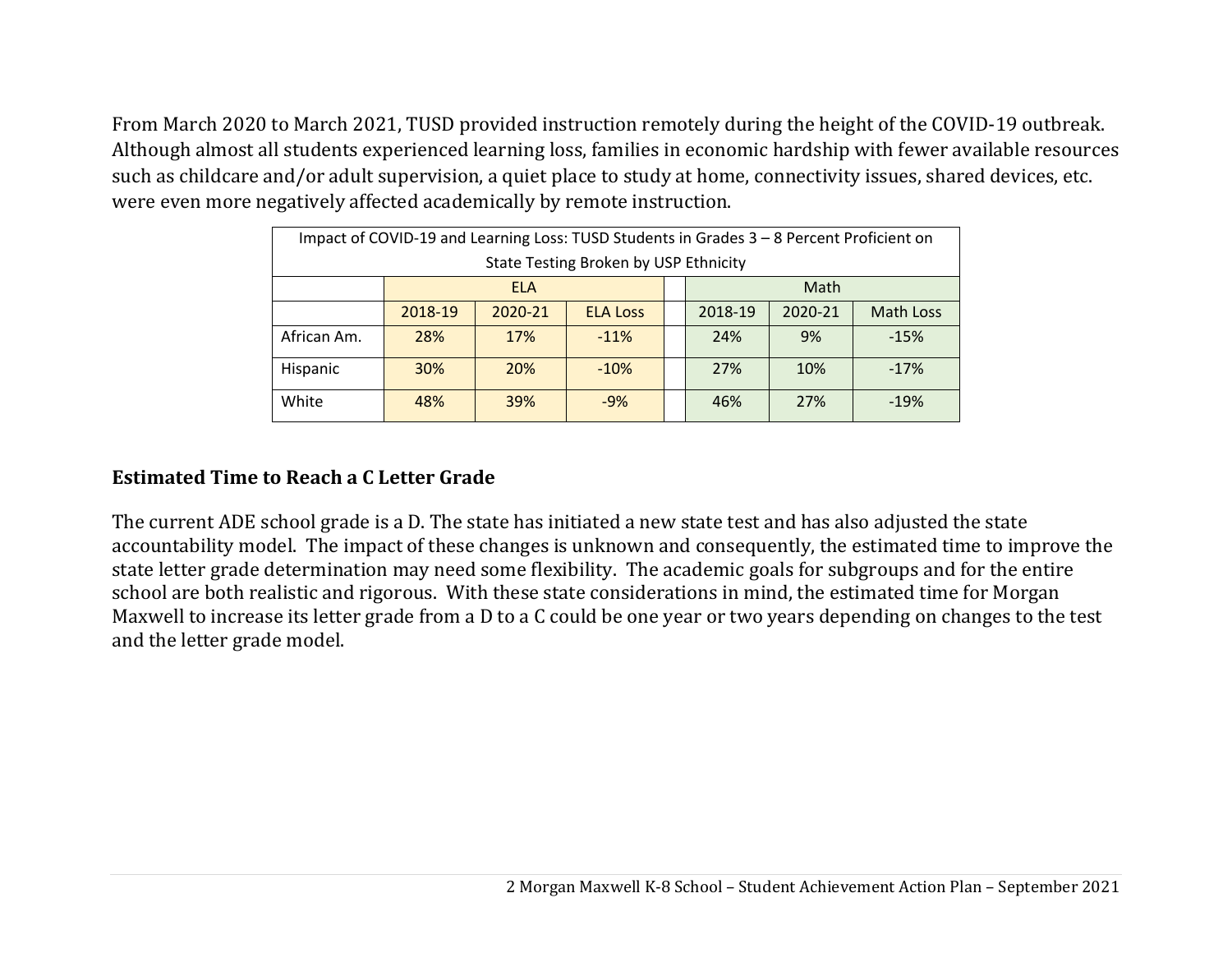#### **Student Profile:**

| <b>White</b>    | <b>African</b>     | <b>Hispanic</b> | <b>Native</b> | <b>Asian</b> | <b>Multi-Racial</b> | <b>Total Number</b> |
|-----------------|--------------------|-----------------|---------------|--------------|---------------------|---------------------|
|                 | American           |                 | American      | American     |                     | of Students         |
| 43              | 23                 | 356             | 31            | 11           |                     | 472                 |
| English         | <b>Exceptional</b> |                 |               |              |                     |                     |
| Language        | <b>Education</b>   |                 |               |              |                     |                     |
| <b>Learners</b> | <b>Students</b>    |                 |               |              |                     |                     |
| 51              | 92                 |                 |               |              |                     |                     |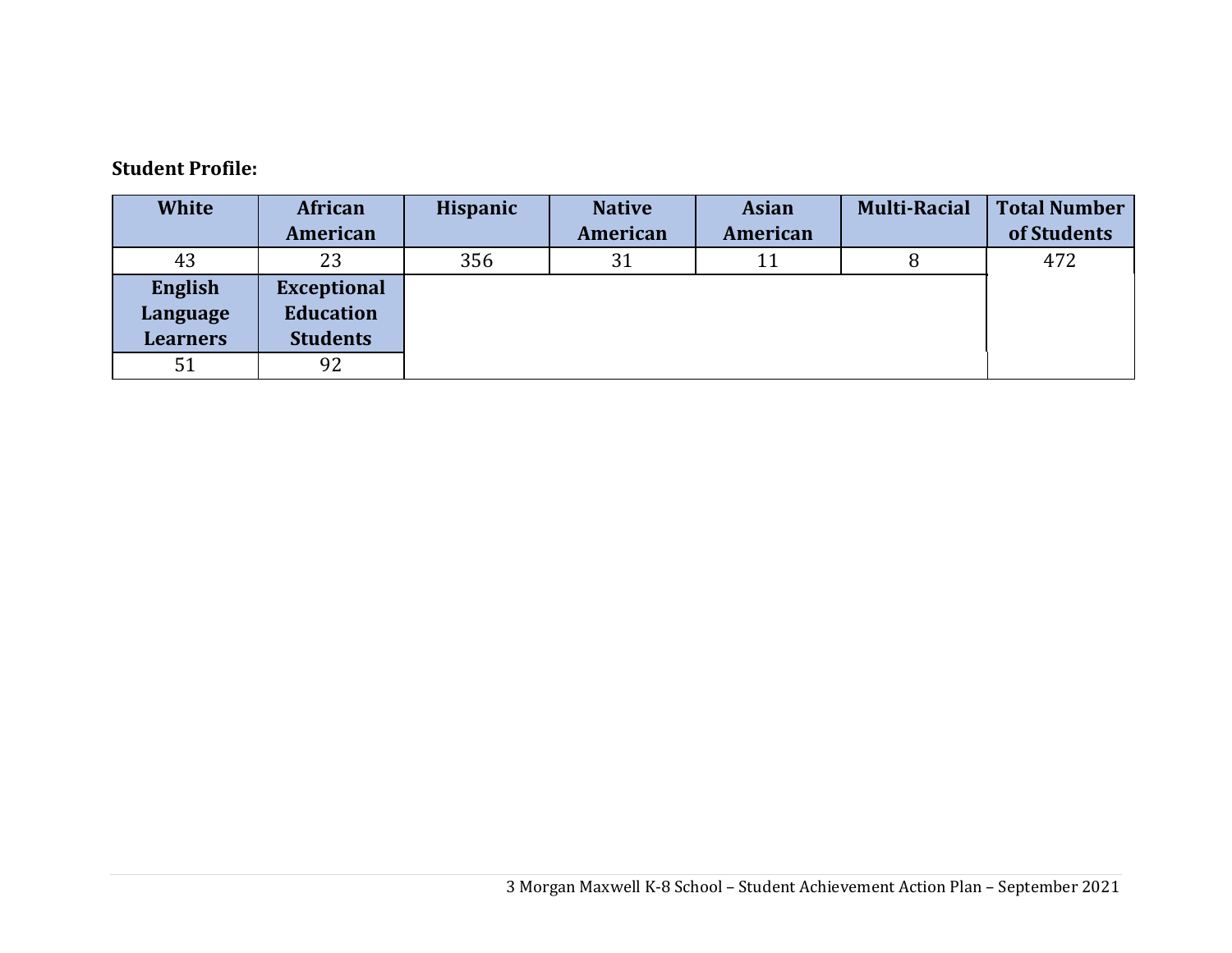### **Limitations of 2020‐21 AzM2 data as a comparison to other years**

 $\Gamma$ 

When reviewing the findings from state testing during remote instruction and COVID-19, please note that participation rates among students taking the state assessment were so low, especially in high school, that caution is needed when drawing conclusions about student performance at the district level and statewide. It is recommended against making a simple comparison to prior years' performance data because of the instructional challenges caused by COVID-19, low student educational engagement/participation rates, and family trauma. Both at the district and the state level, learning loss is evident, especially among our youngest grades. TUSD had only a 57% participation rate for state testing and so the data may or may not be representative of the district as a whole.

| AzMERIT Difference in ELA Percent Passing Comparison of TUSD and the State<br>by Grade and Subject |                   |                    |                   |                    |  |                 |              |  |  |
|----------------------------------------------------------------------------------------------------|-------------------|--------------------|-------------------|--------------------|--|-----------------|--------------|--|--|
|                                                                                                    | <b>ELA 2019</b>   |                    | <b>ELA 2021</b>   |                    |  | <b>ELA Loss</b> |              |  |  |
| Grade                                                                                              | TUSD %<br>Passing | State %<br>Passing | TUSD %<br>Passing | State %<br>Passing |  | <b>TUSD</b>     | <b>State</b> |  |  |
| 3                                                                                                  | 38%               | 46%                | 21%               | 35%                |  | $-17%$          | $-11%$       |  |  |
| 4                                                                                                  | 40%               | 51%                | 29%               | 44%                |  | $-11%$          | $-7%$        |  |  |
| 5                                                                                                  | 43%               | 52%                | 32%               | 45%                |  | $-11%$          | $-7%$        |  |  |
| 6                                                                                                  | 27%               | 42%                | 19%               | 35%                |  | $-8%$           | $-7%$        |  |  |
| $\overline{7}$                                                                                     | 26%               | 41%                | 19%               | 38%                |  | $-7%$           | $-3%$        |  |  |
| 8                                                                                                  | 24%               | 38%                | 17%               | 35%                |  | $-7%$           | $-3%$        |  |  |
| 9                                                                                                  |                   |                    |                   |                    |  |                 |              |  |  |
| 10                                                                                                 |                   |                    | 19%               | 32%                |  |                 |              |  |  |
| 11                                                                                                 |                   |                    |                   |                    |  |                 |              |  |  |

|                  | AzMERIT Difference in MATH Percent Passing Comparison of TUSD and the<br>State by Grade and Subject |           |
|------------------|-----------------------------------------------------------------------------------------------------|-----------|
| <b>MATH 2019</b> | <b>MATH 2021</b>                                                                                    | Math Loss |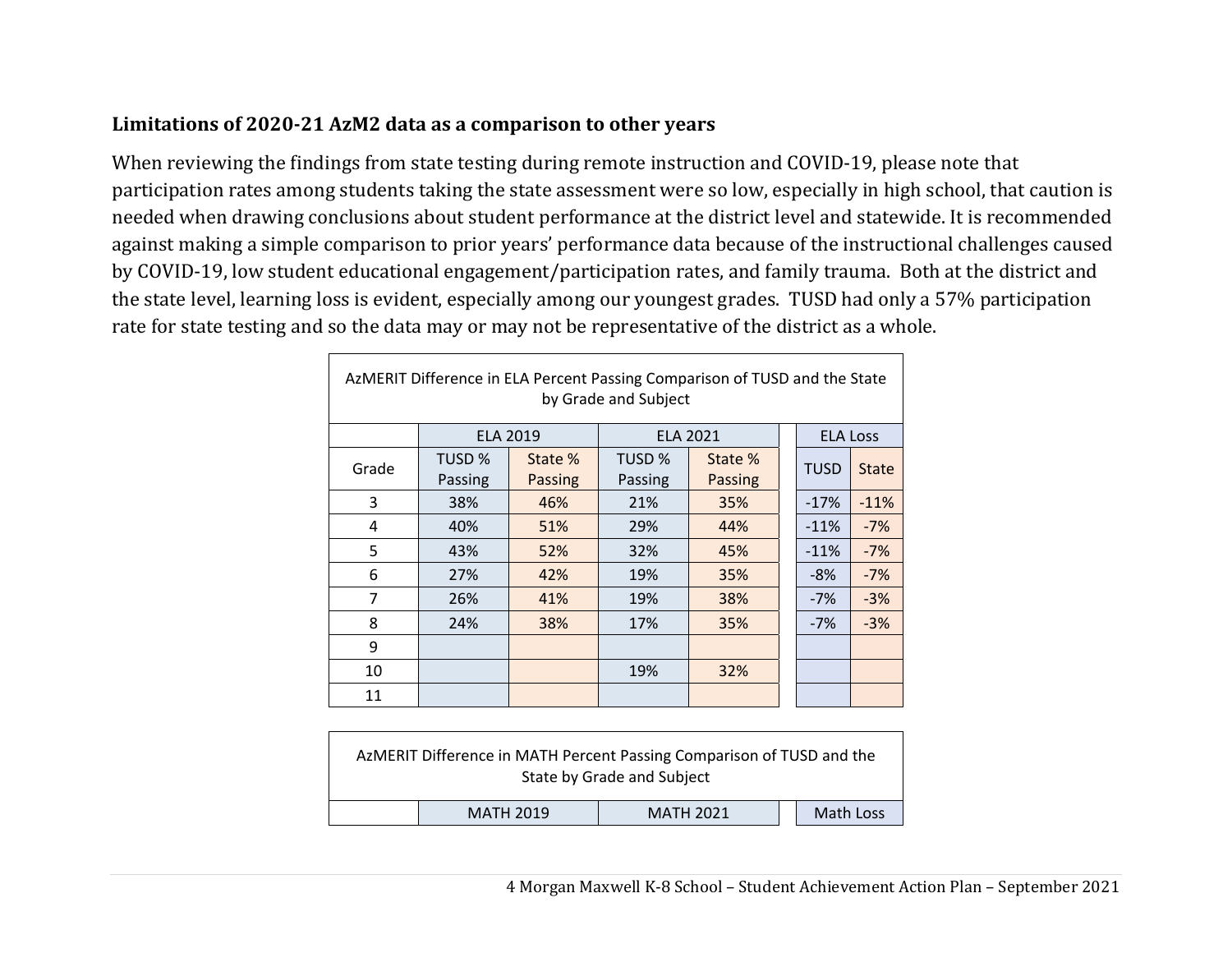| Grade  | TUSD %<br>Passing | State %<br>Passing | TUSD %<br>Passing | State %<br><b>Passing</b> | <b>TUSD</b> | <b>State</b> |
|--------|-------------------|--------------------|-------------------|---------------------------|-------------|--------------|
| 3      | 42%               | 51%                | 18%               | 36%                       | $-24%$      | $-15%$       |
| 4      | 36%               | 48%                | 16%               | 34%                       | $-20%$      | $-14%$       |
| 5      | 36%               | 46%                | 16%               | 31%                       | $-20%$      | $-15%$       |
| 6      | 23%               | 41%                | 8%                | 29%                       | $-15%$      | $-12%$       |
| 7      | 22%               | 38%                | 12%               | 30%                       | $-10%$      | $-8%$        |
| 8      | 18%               | 32%                | 9%                | 26%                       | $-9%$       | $-6%$        |
| Alg I  |                   |                    |                   |                           |             |              |
| Geom   |                   |                    | 13%               | 26%                       |             |              |
| Alg II |                   |                    |                   |                           |             |              |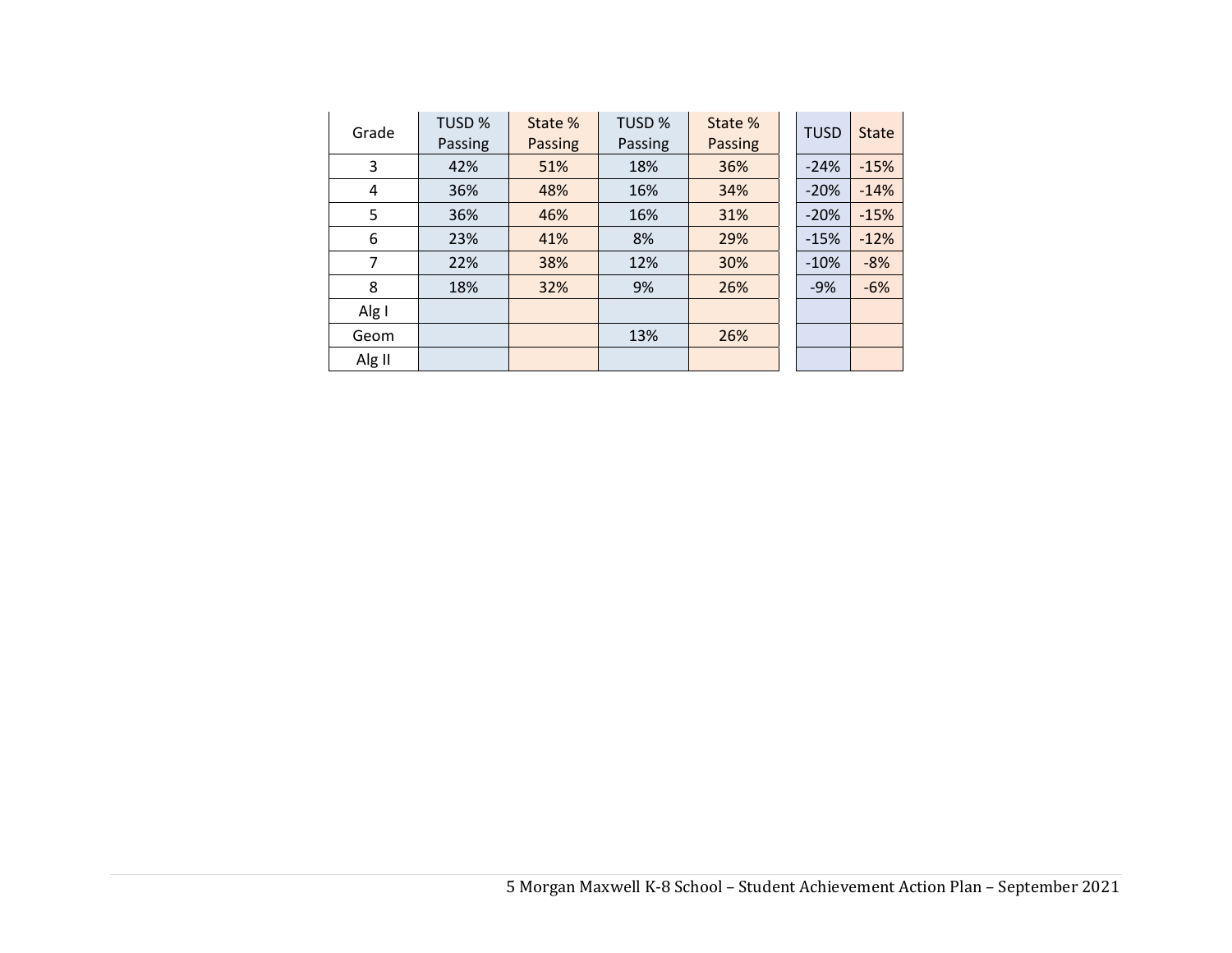### **3 Years of AzMERIT Percent Proficiency by Grade**

|                                                                           | 3 Years of AzMERIT Math Percent Proficiency by Grade |                  |                                 |                                 |                                      |                           |                                              |                                   |                                |            |                                         |                 |                          |               |                                    |                                |                  |            |
|---------------------------------------------------------------------------|------------------------------------------------------|------------------|---------------------------------|---------------------------------|--------------------------------------|---------------------------|----------------------------------------------|-----------------------------------|--------------------------------|------------|-----------------------------------------|-----------------|--------------------------|---------------|------------------------------------|--------------------------------|------------------|------------|
|                                                                           | $\mathsf m$<br>Ġ.<br>2017                            | 4<br>Ġr.<br>2017 | $\mathsf{L}\cap$<br>Ġŕ.<br>2017 | $\mathbf \omega$<br>Gr.<br>2017 | $\overline{\phantom{a}}$<br>2017 Gr. | $\infty$<br>$G$ .<br>2017 | $\mathsf m$<br>$\mathfrak{\dot{5}}$<br>2018  | 4<br>$\mathfrak{\dot{5}}$<br>2018 | $\mathsf{L}\cap$<br>Ġ.<br>2018 | 2018 Gr. 6 | $\overline{ }$<br>Gr.<br>2018           | 2018 Gr. 8      | $\mathsf{m}$<br>2019 Gr. | 4<br>2019 Gr. | $\mathsf{L}\mathsf{D}$<br>2019 Gr. | $\mathbf \omega$<br>Ġ.<br>2019 | 7<br>Gr.<br>2019 | 2019 Gr. 8 |
| State Avg                                                                 | 47%                                                  | 47%              | 47%                             | 41%                             | 34%                                  | 29%                       | 53%                                          | 47%                               | 47%                            | 43%        | 36%                                     | 31%             | 51%                      | 48%           | 46%                                | 41%                            | 38%              | 32%        |
| District Avg                                                              | 39%                                                  | 36%              | 38%                             | 21%                             | 20%                                  | 13%                       | 43%                                          | 36%                               | 37%                            | 24%        | 20%                                     | 21%             | 42%                      | 36%           | 36%                                | 23%                            | 22%              | 18%        |
| Morgan Maxwell                                                            | 32%                                                  | 35%              | 43%                             | 18%                             | 25%                                  | 34%                       | 50%                                          | 38%                               | 23%                            | 32%        | 25%                                     | 16%             | 32%                      | 20%           | 22%                                | 6%                             | 17%              | 9%         |
| 3 Years of AzMERIT ELA Percent Proficiency by Grade                       |                                                      |                  |                                 |                                 |                                      |                           |                                              |                                   |                                |            |                                         |                 |                          |               |                                    |                                |                  |            |
|                                                                           | $\mathsf m$<br>Ġŕ.<br>2017                           | 4<br>Gr.<br>2017 | $\mathsf{L}\cap$<br>Ġŕ.<br>2017 | $\mathbf \omega$<br>Gr.<br>2017 | $\overline{\phantom{a}}$<br>2017 Gr. | $\infty$<br>Ġr.<br>2017   | $\mathsf{m}$<br>$\mathfrak{\dot{5}}$<br>2018 | 4<br>Ġŕ.<br>2018                  | S<br>Ġ.<br>2018                | 2018 Gr. 6 | $\overline{\phantom{a}}$<br>Ġŕ.<br>2018 | Gr. $8$<br>2018 | $\mathbf{c}$<br>2019 Gr. | 4<br>2019 Gr. | $\mathsf{L}$<br>2019 Gr.           | $\mathbf \omega$<br>Ġ.<br>2019 | 7<br>Gr.<br>2019 | 2019 Gr. 8 |
| State Avg                                                                 | 43%                                                  | 48%              | 44%                             | 41%                             | 44%                                  | 34%                       | 44%                                          | 47%                               | 48%                            | 39%        | 45%                                     | 39%             | 46%                      | 51%           | 52%                                | 42%                            | 41%              | 38%        |
| District Avg                                                              | 34%                                                  | 37%              | 32%                             | 26%                             | 30%                                  | 21%                       | 35%                                          | 38%                               | 37%                            | 23%        | 31%                                     | 24%             | 38%                      | 40%           | 43%                                | 27%                            | 26%              | 24%        |
| Morgan Maxwell                                                            | 34%                                                  | 49%              | 48%                             | 33%                             | 27%                                  | 27%                       | 46%                                          | 33%                               | 38%                            | 41%        | 36%                                     | 23%             | 38%                      | 36%           | 28%                                | 26%                            | 18%              | 24%        |
| 2018-19 AzMERIT Percent Proficiency<br><b>Broken Out by USP Ethnicity</b> |                                                      |                  |                                 |                                 |                                      |                           |                                              |                                   |                                |            |                                         |                 |                          |               |                                    |                                |                  |            |
| <b>USP Ethnicity</b>                                                      | Math                                                 | <b>ELA</b>       |                                 |                                 |                                      |                           |                                              |                                   |                                |            |                                         |                 |                          |               |                                    |                                |                  |            |
| White                                                                     | 29%                                                  | 36%              |                                 |                                 |                                      |                           |                                              |                                   |                                |            |                                         |                 |                          |               |                                    |                                |                  |            |
| African Am.                                                               | 32%                                                  | 53%              |                                 |                                 |                                      |                           |                                              |                                   |                                |            |                                         |                 |                          |               |                                    |                                |                  |            |
| Hispanic                                                                  | 14%                                                  | 26%              |                                 |                                 |                                      |                           |                                              |                                   |                                |            |                                         |                 |                          |               |                                    |                                |                  |            |
| Native Am.                                                                | 25%                                                  | 38%              |                                 |                                 |                                      |                           |                                              |                                   |                                |            |                                         |                 |                          |               |                                    |                                |                  |            |
| Asian-Pl                                                                  | <b>NA</b>                                            | <b>NA</b>        |                                 |                                 |                                      |                           |                                              |                                   |                                |            |                                         |                 |                          |               |                                    |                                |                  |            |
| Multi-Racial                                                              | 13%                                                  | 11%              |                                 |                                 |                                      |                           |                                              |                                   |                                |            |                                         |                 |                          |               |                                    |                                |                  |            |
| All                                                                       | 17%                                                  | 28%              |                                 |                                 |                                      |                           |                                              |                                   |                                |            |                                         |                 |                          |               |                                    |                                |                  |            |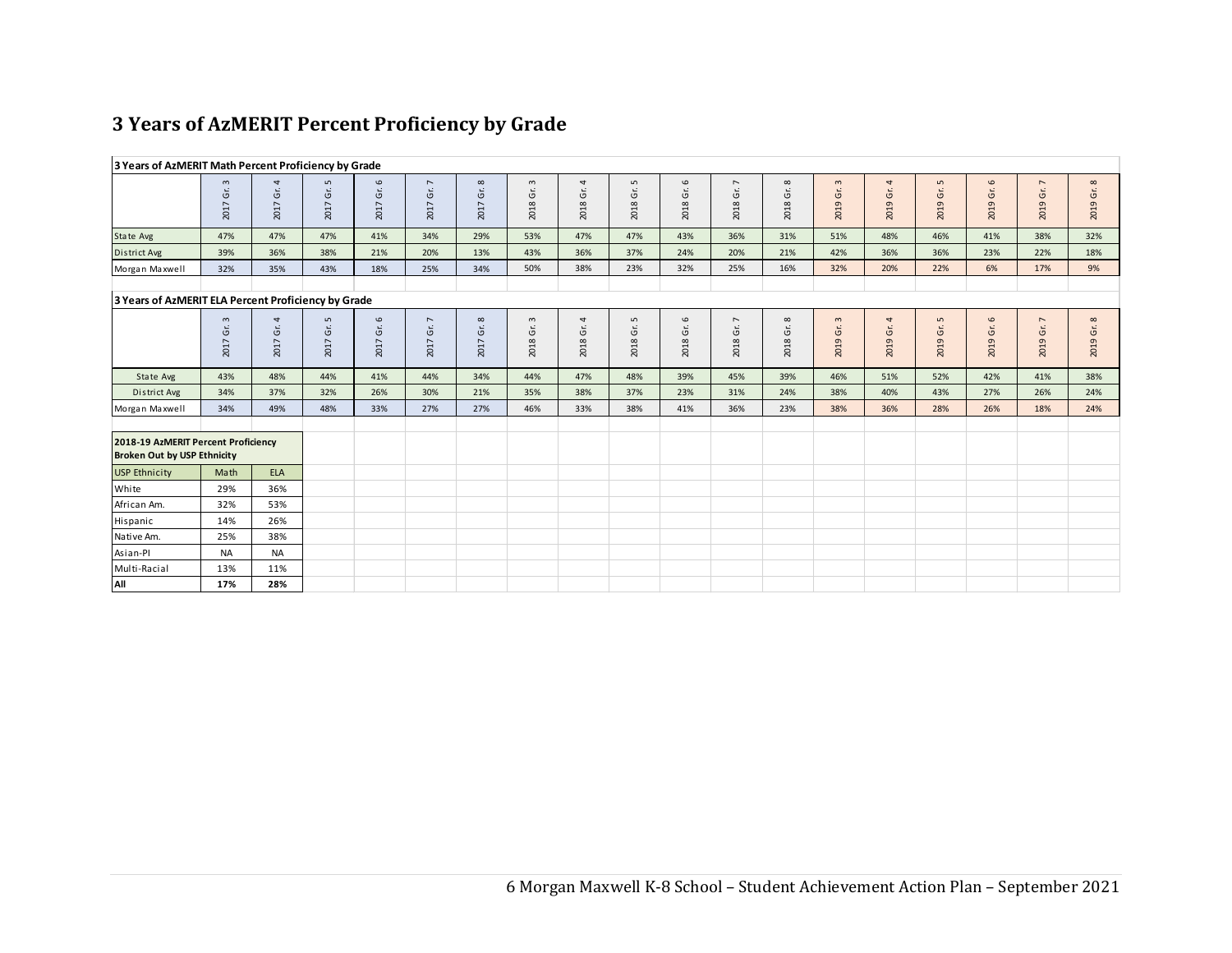# **A. GAPS IN STUDENT OUTCOMES**

Based on data analysis, Morgan Maxwell K-8 has identified the following gaps in areas of student outcomes. For each, Morgan Maxwell K-8 provides a description of the gaps, including the desired state, the current reality, and an explanation of the identified gaps.

### **Achievement Gap is heavily influenced by SES**

The persistence of the achievement gap between White students compared to African American and Latino students has been an ongoing and perplexing issue in school improvement. Studies such as Reardon & Portilla (2016) and von Hippel et al., (2018) have demonstrated that academic achievement gaps are established at kindergarten entry, are heavily influenced by SES, and remain stable across schooling.

Since the 1970's, schools have shown little or no progress in closing the academic gap in test score performance. (Stiefel et al., 2006) The continuing focus on this issue undermines our faith in public education to provide all students with an equitable and quality education. Confounding this issue is the assumption that academic advancement is based primarily on individual ability or achievement. This assumption appears to confirm implicitly that the capability and motivation of students of color, especially African American students, is somehow lacking. To the extent that people assume that the achievement gap is evidence of the limited academic capabilities and outcomes among students of color feeds implicit (and explicit) racism that permeates American society and schooling today. (Hawley &Freitas 2020, unpublished paper.) Many studies over the last two decades have argued that poverty continues to be the primary catalyst for the achievement gap and confirm Sean Reardon's recent statement (2019) that the racial "achievement gap" in standardized-test scores shouldn't be considered a racial gap at all…Instead, it's more accurate to call it a "poverty gap."'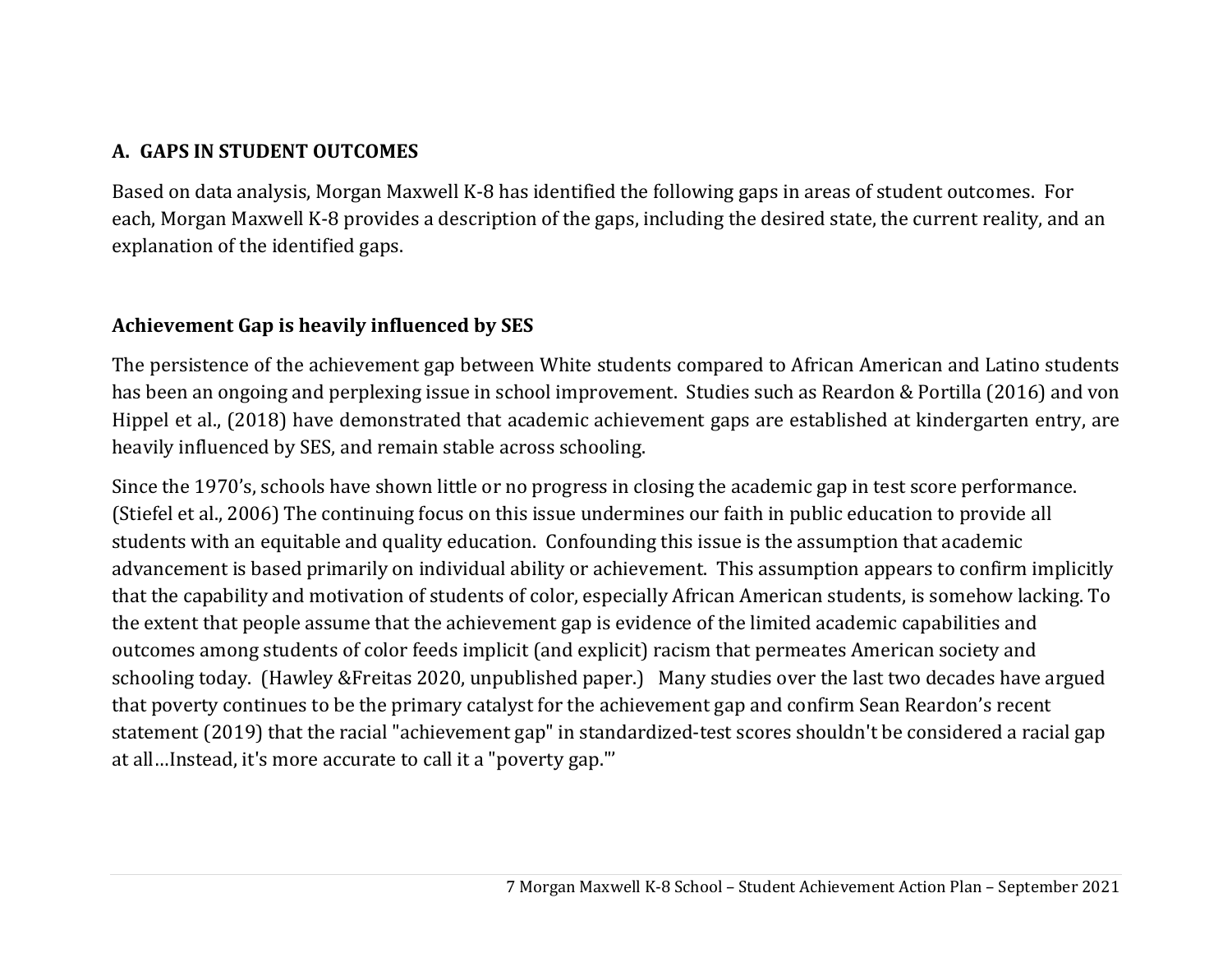# **1. Student ELA and Math Scores**

### *Data Source: ELA AZMerit Scores*

### **Current Reality:**

ELA benchmark average for all students is 22.5% proficent

### AZ MERIT 2018-2019 ELA

|                   | $\mathbf{\omega}$<br>Ġr.<br>2019 | $\overline{a}$<br>Ġ<br>2019 | $\overline{5}$<br>Ġ<br>2019 | $\omega$<br>Ġ<br>2019 | $\overline{ }$<br>Ğ<br>2019 | $\infty$<br>ູ່ ຕ<br>2019 |
|-------------------|----------------------------------|-----------------------------|-----------------------------|-----------------------|-----------------------------|--------------------------|
| <b>State</b>      | 46%                              | 51%                         | 52%                         | 42%                   | 41%                         | 38%                      |
| <b>District</b>   | 38%                              | 40%                         | 43%                         | 27%                   | 26%                         | 24%                      |
| Morgan<br>Maxwell | 38%                              | 36%                         | 28%                         | 26%                   | 18%                         | 24%                      |

**Desired State:** Students will demonstrate a rate of proficiency of 72.5% in the next five years. Morgan Maxwell wants to eliminate gaps between racial and ethnic groups within the next five years.

# **Gap:**

- Gap between desired state and current state for ELA is  $50\%$
- The gap between African American and White Students is -17% with African American students surpassing White students in ELA. In Math, African American students surpass whites by 3%.
- The gap between Hispanics and Whites in ELA is 15% and 10% in Math.

#### **Current Reality:** *Math Average is 18.8%*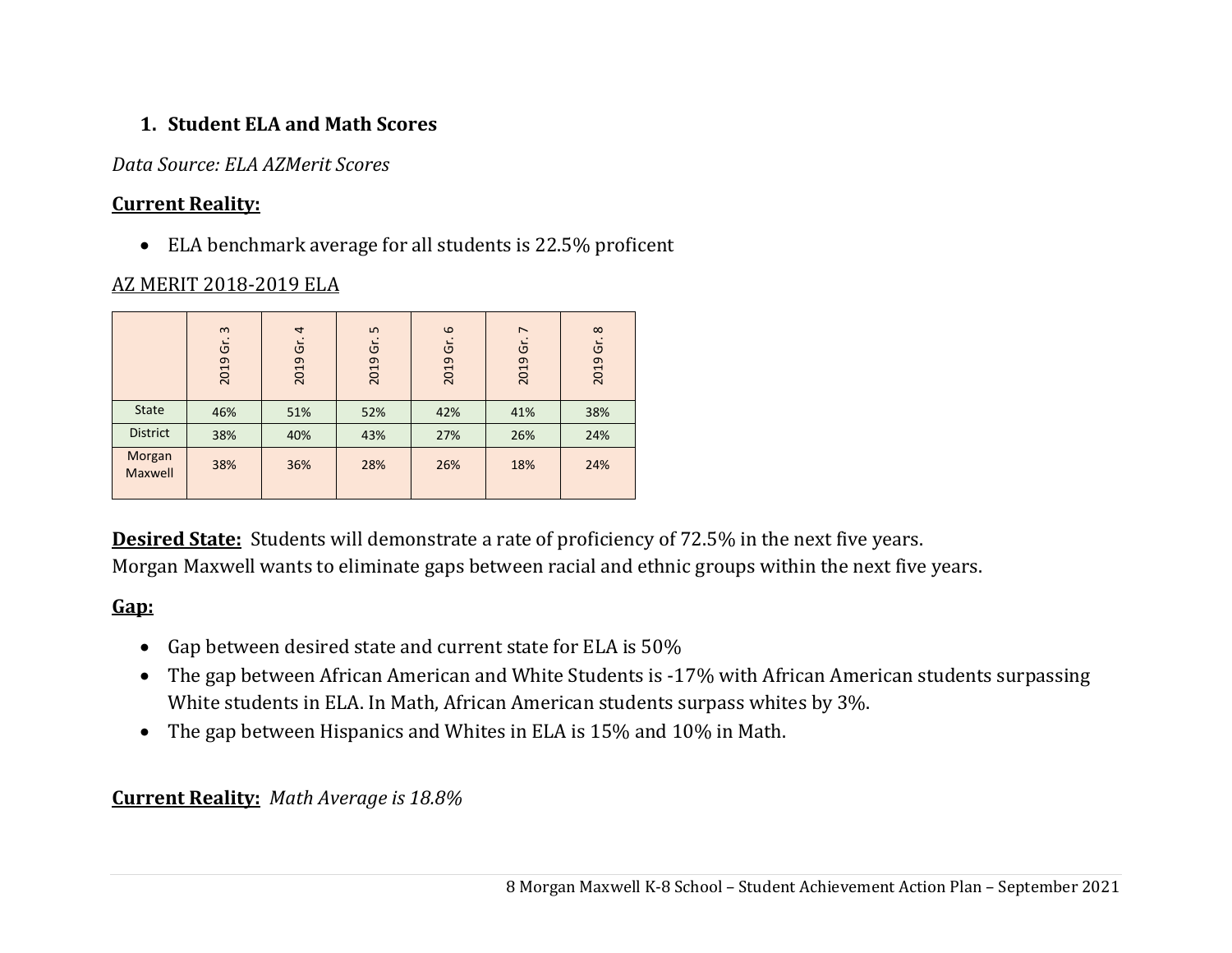### AZMERIT 2018-2019 MATH

|                   | $\mathbf{c}$<br>$\overline{5}$<br>2019 | $\overline{4}$<br>Ğ<br>2019 | LN.<br>Ğ<br>2019 | $\omega$<br>$\overline{5}$<br>2019 | $\overline{ }$<br>$\overline{5}$<br>2019 | $\infty$<br>$\overline{5}$<br>2019 |
|-------------------|----------------------------------------|-----------------------------|------------------|------------------------------------|------------------------------------------|------------------------------------|
| <b>State</b>      | 51%                                    | 48%                         | 46%              | 41%                                | 38%                                      | 32%                                |
| <b>District</b>   | 42%                                    | 36%                         | 36%              | 23%                                | 22%                                      | 18%                                |
| Morgan<br>Maxwell | 32%                                    | 20%                         | 22%              | 6%                                 | 17%                                      | 9%                                 |

**Desired State:** Students will demonstrate an overall rate of proficiency of 69% **Gap:** Gap between desired state and current state in Math 50%

#### **2. Student subgroups**

*Data Source: ELA AZMerit Scores 2018‐19*

#### **Current Reality:**

- The gap between African American and White Students is 17% with African American students surpassing White students in ELA.
- The gap between Hispanics and Whites in ELA is 15%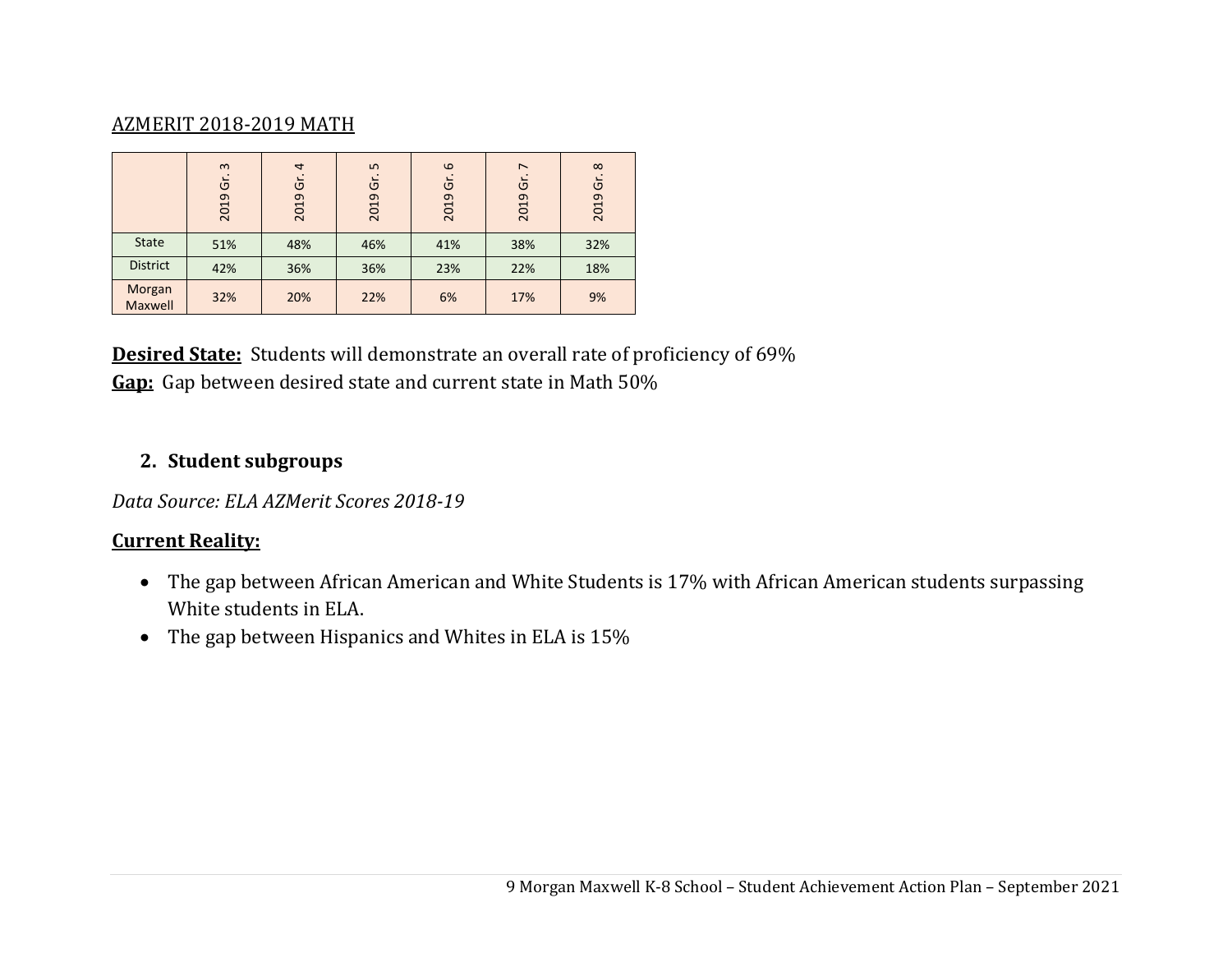| <b>Ethnicity (USP)</b>  |     |     |          | # Students Tested   # Tests taken   # Achieving Mastery % Achieving Mastery |
|-------------------------|-----|-----|----------|-----------------------------------------------------------------------------|
| <b>African American</b> | 19  | 19  | 10       | 52.6%                                                                       |
| <b>Asian American</b>   | 5   | R   | $\Omega$ | 0.0%                                                                        |
| Hispanic                | 263 | 263 | 68       | 25.9%                                                                       |
| Multiracial             | 9   | 9   |          | 11.1%                                                                       |
| Native American         | 21  | 21  | 8        | 38.1%                                                                       |
| <b>White/Anglo</b>      | 25  | 25  | 9        | 36.0%                                                                       |
| <b>Total</b>            | 340 | 340 | 96       | 28.2%                                                                       |

- $\bullet$ The gap between African American students and White students is 2%.
- The gap between Hispanics and Whites is 14% in Math.

| <b>Ethnicity (USP)</b>  |     |     |    | # Students Tested # Tests taken   # Achieving Mastery % Achieving Mastery |
|-------------------------|-----|-----|----|---------------------------------------------------------------------------|
| <b>African American</b> | 19  | 20  | 6  | 30.0%                                                                     |
| Asian American          | 3   | 3   | 0  | 0.0%                                                                      |
| Hispanic                | 259 | 277 | 40 | 14.4%                                                                     |
| <b>Multiracial</b>      | 8   | 10  |    | 10.0%                                                                     |
| Native American         | 20  | 20  | 5  | 25.0%                                                                     |
| <b>White/Anglo</b>      | 24  | 25  |    | 28.0%                                                                     |
| <b>Total</b>            | 333 | 355 | 59 | 16.6%                                                                     |

**Desired State:** African American, Hispanic, and White Students will demonstrate an overall rate of proficiency of 69% in ELA and Math.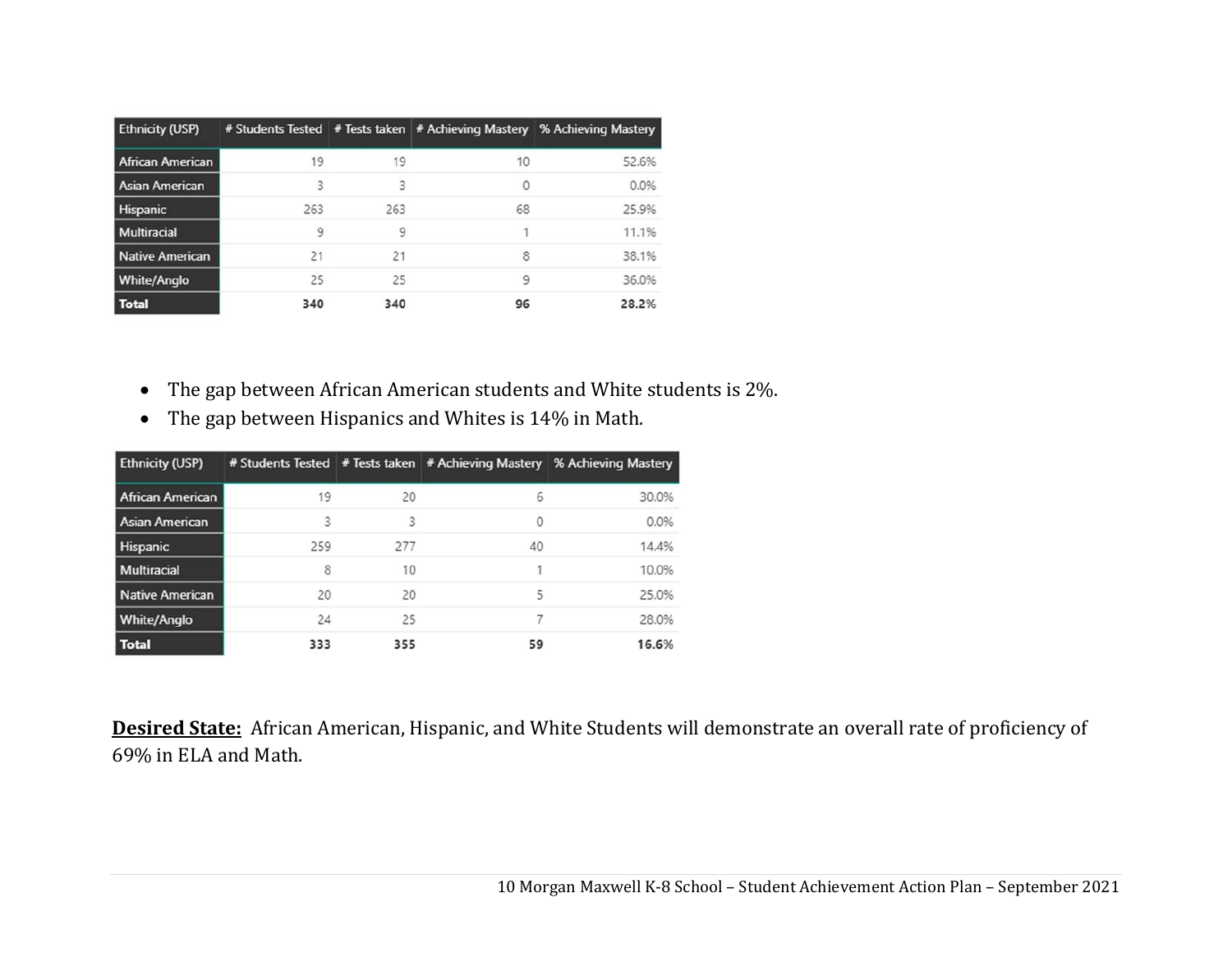## **B. SMART Improvement Goals**

Based on gaps identified in section A, above, Morgan Maxwell K-8 developed SMART improvement goals designed to move Morgan Maxwell K-8 students from the current reality to the desired state.

- 1. Improvement Goal: Students will increase their ELA scores by 10% as reflected by the 2021-2022 AZMerit scores.
- 2. Improvement Goal: Students will increase their Math scores by 10% as reflected by the 2021-2022 AZMerit *scores.*
- 3. Reduce Gaps in proficiency among racial/ethnic groups by 10% in ELA and Math for Hispanic students when *compared to White/African American students*.

# **C. MOST EFFECTIVE AND FEASIBLE EVIDENCE‐BASED STRATEGIES**

After analyzing gaps and goals, Morgan Maxwell K-8 reviewed multiple evidence-based strategies and assessed each for potential for effectiveness and feasibility. Achievement of the goals from section B, above, will be supported by the most effective and feasible evidence-based strategies, below.

# *1. Improvement Goal: ELA*

# **Strategy 1a:**

- $\bullet$  Highly qualified teachers will provide before or after school tutoring sessions through 21st century focused on
	- o Academic vocabulary
	- o Lexile level (Fluency, Comprehension)
- Using the program IXL that is focused on highly leveraged standards.
- $\bullet$ Increased small group instruction with qualified ELD teacher
- $\bullet$ Support for struggling students by reading interventionist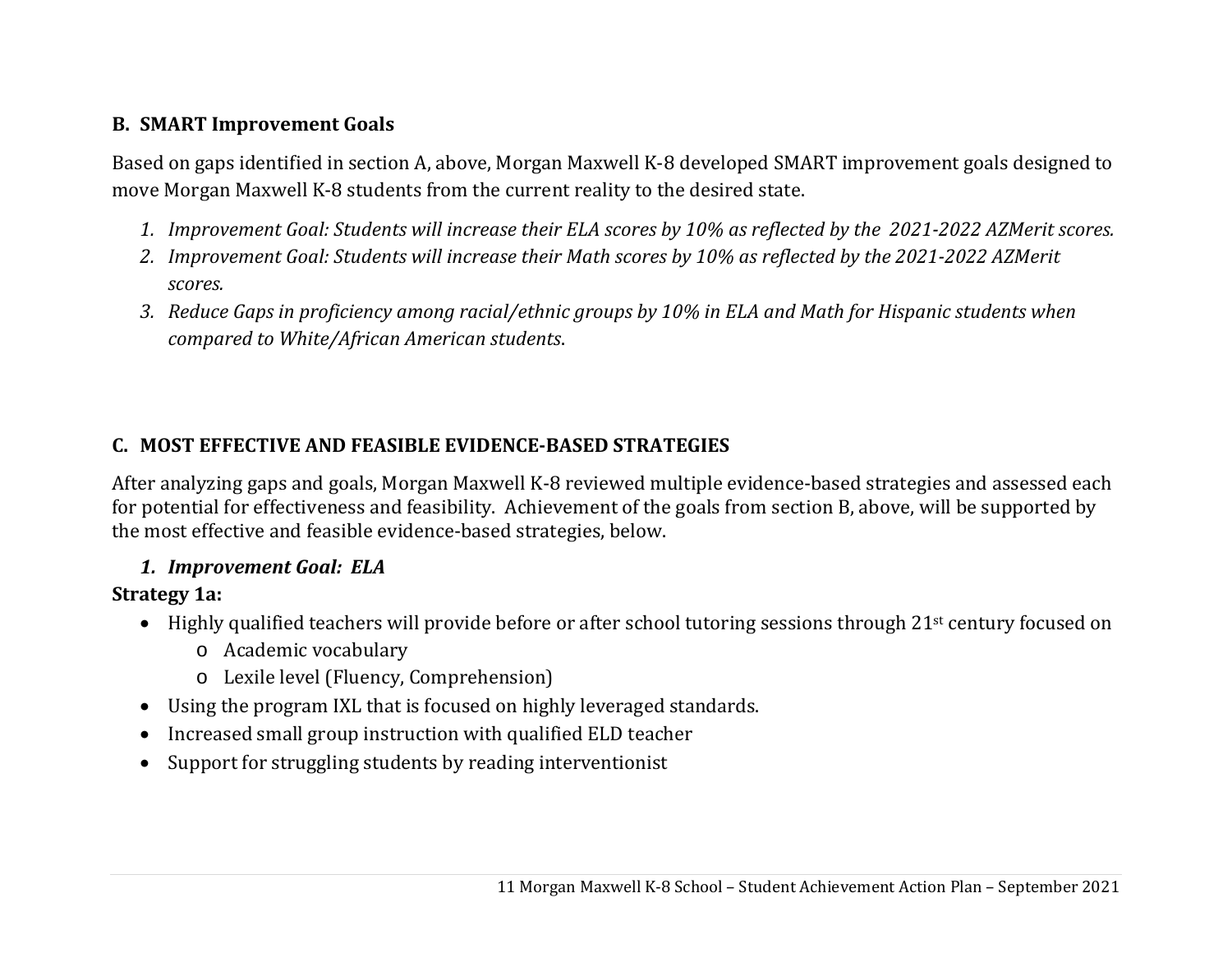# *2. Improvement Goal: Math*

# **Strategy 2a:**

- Regularly checking for understanding so teaching can be adjusted and supplemented in real time.
	- o Weekly common formative assessments will be administered to students to check for understanding
	- o The reteach and enrich process will be embedded in the master schedule to allow daily time for reteach and enrich process based on CFA results

# **Strategy 2b:**

- Teacher trainings on effective math instruction
	- o Utilize professional development time to allow teachers to be trained on targeted math instruction based on student data
	- o 1-1 CSP coaching and Lesson Plan review

# **Strategy 2d:**

- Schoolwide Math fluency focus
	- o Daily IXL practice
	- o Daily/Weekly fluency practice
- Math Pathways & Pitfalls
	- o Teachers will utilize the math intervention Math Pathways & Pitfalls in the classroom specifically targeting students who are not at level.

# *3. Improvement Goal: Subgroup Achievement (Hispanic, ELL and Ex.Ed. students)*

- Math Pathways & Pitfalls Implementation
	- o Teachers, Curriculum Service Providers and other support staff will participate in professional development on the use of West Ed's evidence-based Math Pathways and Pitfalls lessons and strategies, and have time to use data, plan, observe, and reflect on lessons in order to enhance the instruction of all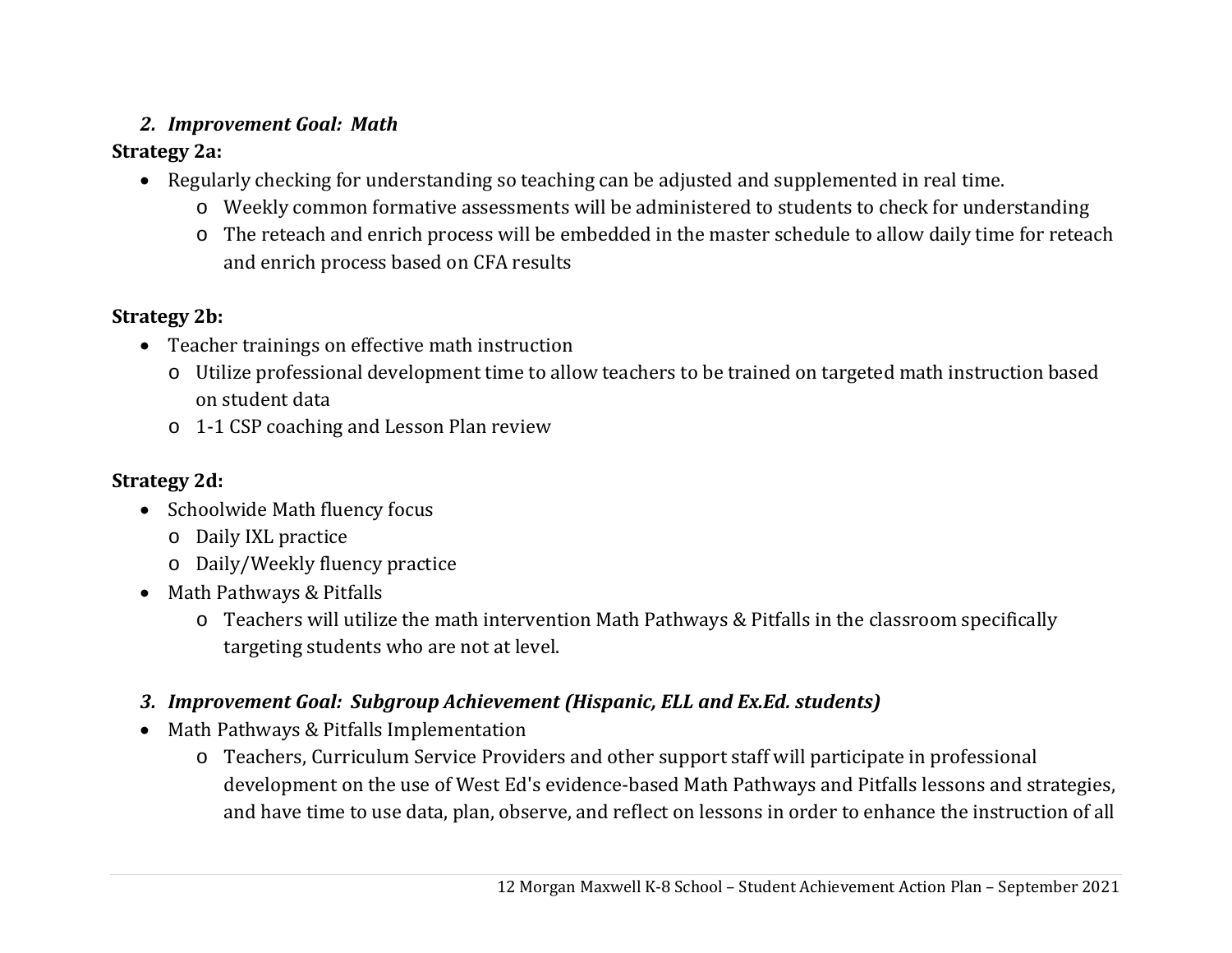students with an emphasis on struggling students academically such as Hispanic, ELL, and ExEd students. West Ed coaching and conferences will provide support for teacher leaders, interventionists, and CSPs, along with book studies and site or regional facilitators.

- Materials to Support Teachers and Students with Math Interventions
	- o West Ed's Discussion Builder posters, Math Pathways, and Pitfalls books, NCTM professional development books and guides, and math manipulative kits will be provided so that teachers can plan for differentiated instruction, and targeted math interventions to support struggling students, including those in subgroup.
- Tier II and III intervention support for students.
	- o Support for struggling students provided by reading interventionist
	- o Academic tutoring provided during after-school 21st CCLC program.
	- o Middle School RTI/Intervention Class

# **D. ACTION STEPS TO IMPLEMENT & MONITOR STRATEGIES**

Below are detailed implementation and monitoring tasks for each evidence-based strategy, including persons responsible, timelines, and needed resources.

# *1. Improvement Goal: ELA*

Strategy 1a:

| <b>Tasks to Implement Strategy</b>                     | Person(s) to<br><b>Carry Out Tasks</b> | Timeline/Target<br><b>Dates</b> | <b>Resources</b><br><b>Needed</b> |
|--------------------------------------------------------|----------------------------------------|---------------------------------|-----------------------------------|
| The Reading Interventionist is essential to supporting | Reading                                | July $2021$ -May                | Personnel                         |
| student achievement by support Tier II and Tier III    | Interventionist                        | 2022                            | Hired                             |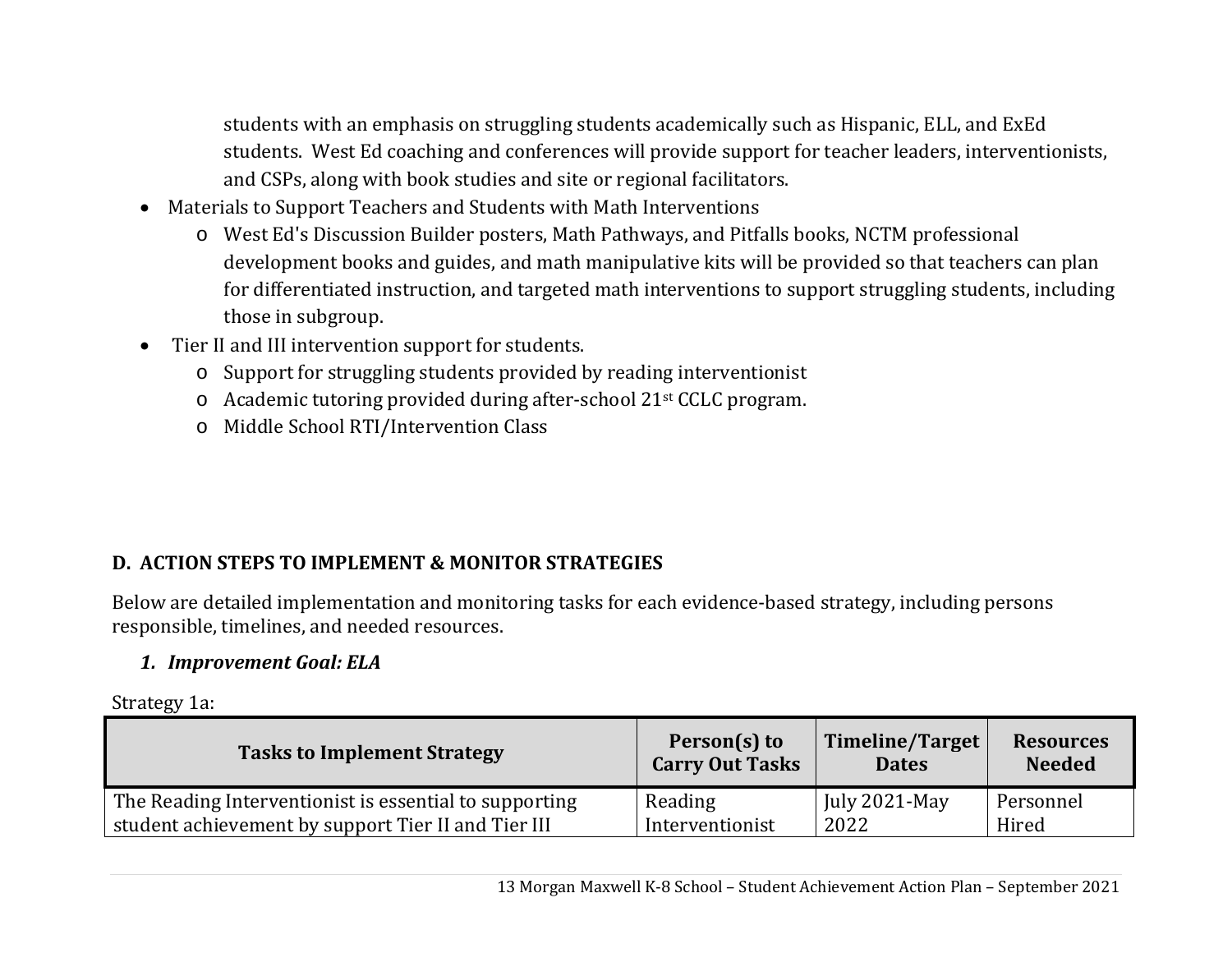| interventions. Interventionist will work with classroom<br>teachers/PLCs and MTSS team to support learning goals for<br>targeted students.                                                                                                                                                                                                                                                                                                                                                                                                                                                      |                                        |                                        |                                   |
|-------------------------------------------------------------------------------------------------------------------------------------------------------------------------------------------------------------------------------------------------------------------------------------------------------------------------------------------------------------------------------------------------------------------------------------------------------------------------------------------------------------------------------------------------------------------------------------------------|----------------------------------------|----------------------------------------|-----------------------------------|
| All student subgroups students have access to 21st CCLC<br>before/afterschool tutoring program.                                                                                                                                                                                                                                                                                                                                                                                                                                                                                                 | 21st CCLC<br>Teachers                  | September 2021-<br><b>Iune 2022</b>    | Personnel<br>Hired                |
| All 3-8 grade students have access to IXL, an online<br>computer intervention used for both ELA and Math.<br>Research shows that just 15 minutes a day can increase<br>student growth by one grade level. Students take a<br>diagnostic for placement and are monitored by classrooms<br>teachers who are consistently reviewing student data.                                                                                                                                                                                                                                                  | <b>Teachers</b>                        | August 2021-May<br>2022                | <b>IXL</b>                        |
| Short Cycle Assessment is disaggregated and distributed to<br>teachers and staff after every assessment by CSP. Bi-weekly<br>ELA & Math CFAs aligned to the curriculum are developed<br>in PLC/Grade Level Teams. Focus on highly leveraged and<br>supporting standards, including Arizona State Standards,<br>TUSD standards, SchoolCity and AzMerit blueprints, is<br>evident in lesson plans, instructional routines and CFAs.<br>PLC grade levels meet regularly to develop, disaggregate<br>and reflect on ELA & MATH CFAs, daily lesson plans, and<br>intervention and enrichment groups. | Teachers                               | August 2021-May<br>2022                | None                              |
| <b>Tasks to Monitor, Assess, and Adjust</b>                                                                                                                                                                                                                                                                                                                                                                                                                                                                                                                                                     | Person(s) to<br><b>Carry Out Tasks</b> | <b>Timeline/Target</b><br><b>Dates</b> | <b>Resources</b><br><b>Needed</b> |
| Monitor & Evaluate-MTSS is consistently revisiting<br>students in the process and monitoring efficacy of the<br>interventions put in place. Classroom/academic<br>interventions such as iXL are monitored with reports<br>demonstrating time usage, standard understanding, and<br>improved scores. We also look to improved benchmark                                                                                                                                                                                                                                                          | LEA, Principal,<br><b>CSP</b>          | September 2021-<br><b>May 2022</b>     | None                              |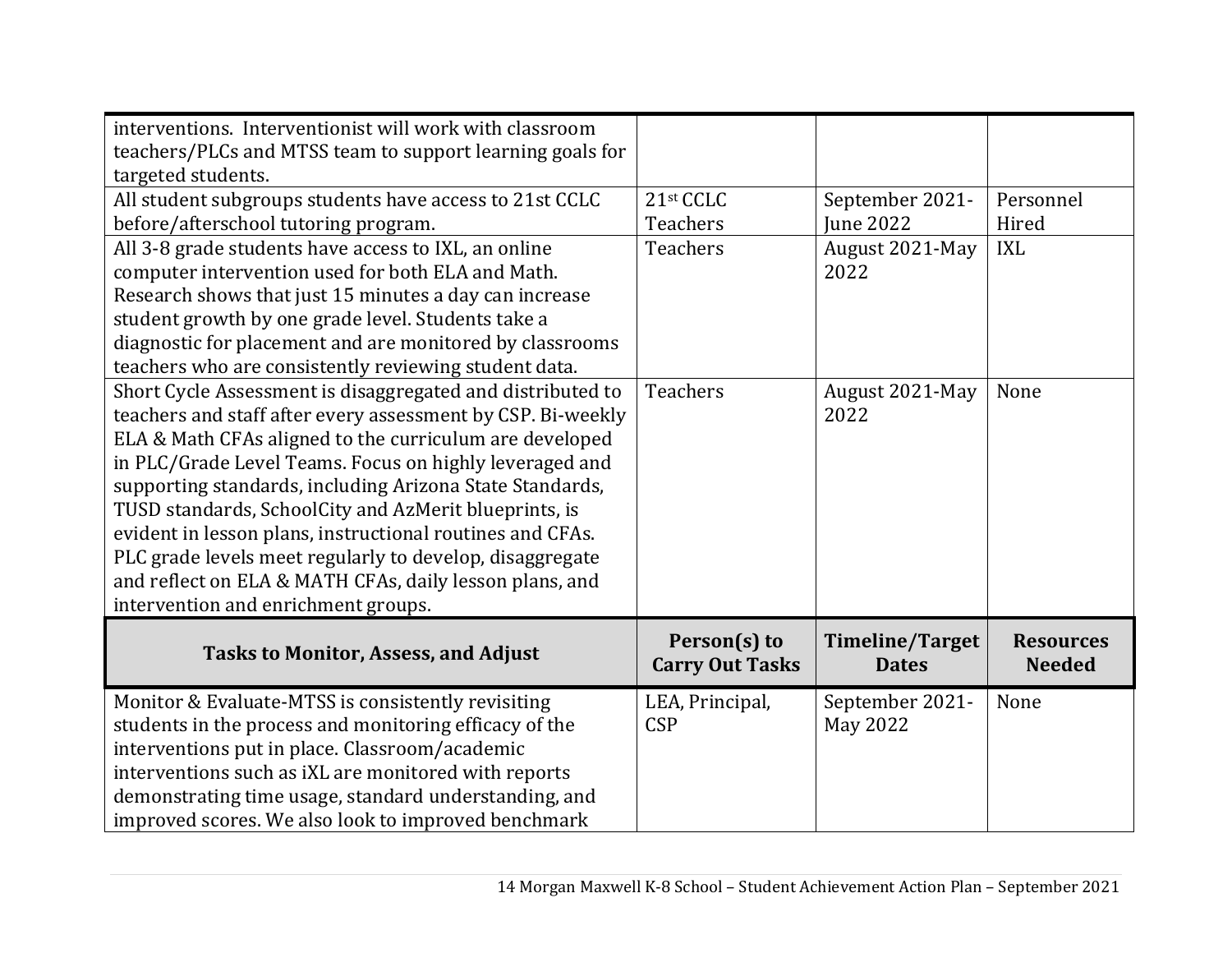| scores to demonstrate effectiveness of the intervention. |  |  |
|----------------------------------------------------------|--|--|
| Focus on data collection in the classroom is also key to |  |  |
| knowing efficacy of interventions put in place by the    |  |  |
| teacher at a tier 2/3 level.                             |  |  |

# *2. Improvement Goal: Math*

Strategy 2a:

| <b>Tasks to Implement Strategy</b>                            | Person(s) to<br><b>Carry Out Tasks</b> | Timeline/Target<br><b>Dates</b> | <b>Resources</b><br><b>Needed</b> |
|---------------------------------------------------------------|----------------------------------------|---------------------------------|-----------------------------------|
| All student subgroups students have access to 21st CCLC       | 21st CCLC                              | September 2021-                 | None                              |
| before/afterschool tutoring program.                          | <b>Teachers</b>                        | May 2022                        |                                   |
| All 3-8 grade students have access to IXL, an online          | <b>Teachers</b>                        | August 2021-May                 | None                              |
| computer intervention used for both ELA and Math.             |                                        | 2022                            |                                   |
| Research shows that just 15 minutes a day can increase        |                                        |                                 |                                   |
| student growth by one grade level. Students take a            |                                        |                                 |                                   |
| diagnostic for placement and are monitored by classrooms      |                                        |                                 |                                   |
| teachers who are consistently reviewing student data.         |                                        |                                 |                                   |
| Short Cycle Assessment is disaggregated and distributed to    | Teachers, CSP                          | September 2021-                 | None                              |
| teachers and staff after every assessment by CSP. Bi-weekly   |                                        | May 2022                        |                                   |
| ELA & Math CFAs aligned to the curriculum are developed in    |                                        |                                 |                                   |
| PLC/Grade Level Teams. Focus on highly leveraged and          |                                        |                                 |                                   |
| supporting standards, including Arizona State Standards,      |                                        |                                 |                                   |
| TUSD standards, SchoolCity and AzMerit blueprints, is         |                                        |                                 |                                   |
| evident in lesson plans, instructional routines and CFAs. PLC |                                        |                                 |                                   |
| grade levels meet regularly to develop, disaggregate and      |                                        |                                 |                                   |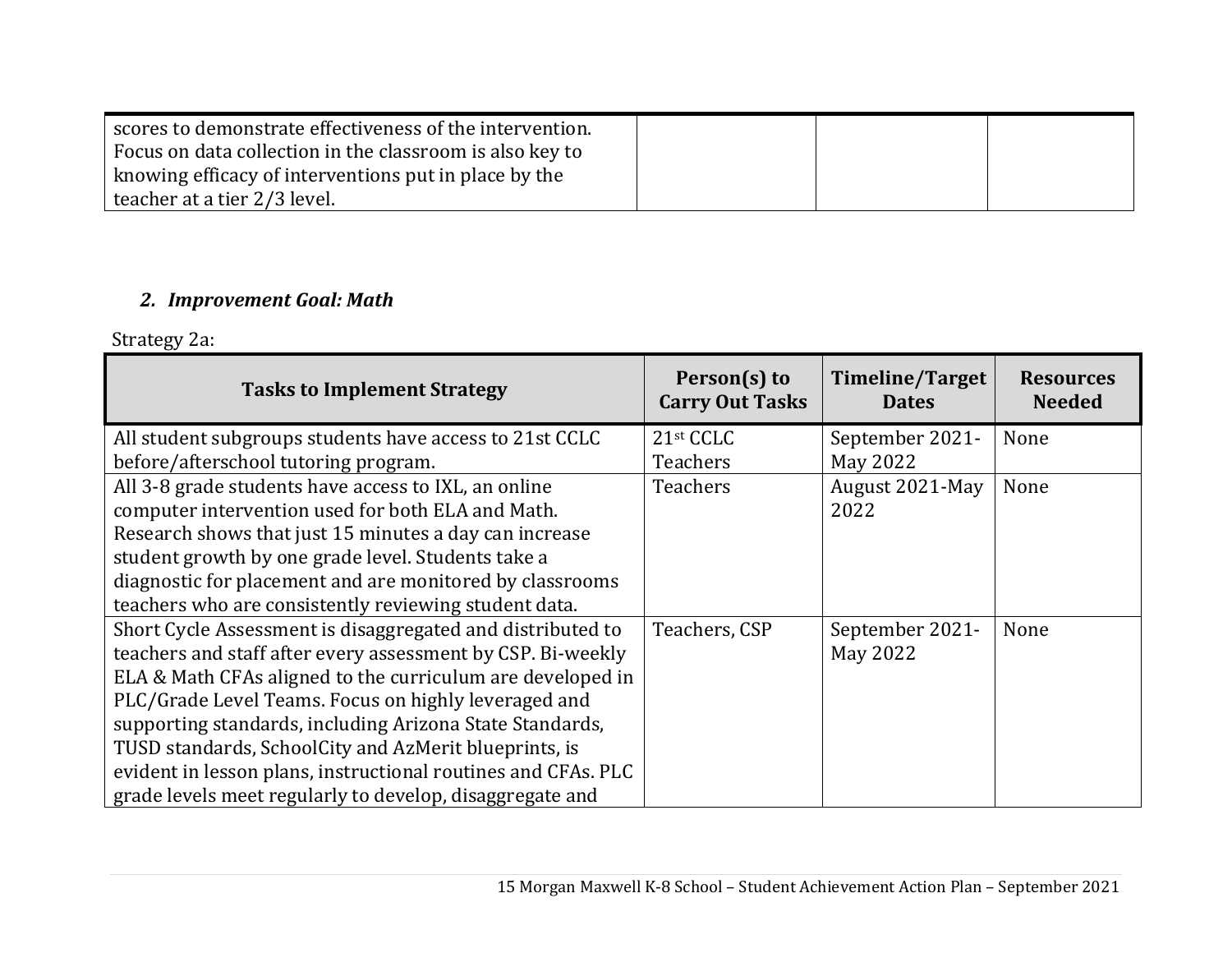| reflect on ELA & MATH CFAs, daily lesson plans, and<br>intervention and enrichment groups.                                                                                                      |                                        |                                        |                                   |
|-------------------------------------------------------------------------------------------------------------------------------------------------------------------------------------------------|----------------------------------------|----------------------------------------|-----------------------------------|
| <b>Tasks to Monitor, Assess, and Adjust</b>                                                                                                                                                     | Person(s) to<br><b>Carry Out Tasks</b> | <b>Timeline/Target</b><br><b>Dates</b> | <b>Resources</b><br><b>Needed</b> |
| Monitor & Evaluate-Monthly walkthrough observations of<br>lessons and ongoing coaching and feedback from leadership<br>teams, as well as quarterly data reflections on subgroup<br>achievement. | LEA, Principal,<br><b>CSP</b>          | September 2021-<br>May 2022            | None                              |

# *3. Improvement Goal: Subgroup Achievement (Hispanic, ELL and Ex.Ed. students)*

| <b>Tasks to Implement Strategy</b>                                                                                                                                                                                                                                                   | Person(s) to Carry   Timeline/Target<br><b>Out Tasks</b> | <b>Dates</b>             | <b>Resources</b><br><b>Needed</b> |
|--------------------------------------------------------------------------------------------------------------------------------------------------------------------------------------------------------------------------------------------------------------------------------------|----------------------------------------------------------|--------------------------|-----------------------------------|
| Math Pathways & Pitfalls (MPP) Implementation<br>Teachers, Curriculum Service Providers and other<br>support staff will participate in professional development<br>on the use of West Ed's evidence-based Math Pathways<br>and Pitfalls lessons and strategies, and have time to use | Teachers and CSP                                         | July $2021$ -May<br>2022 | West Ed                           |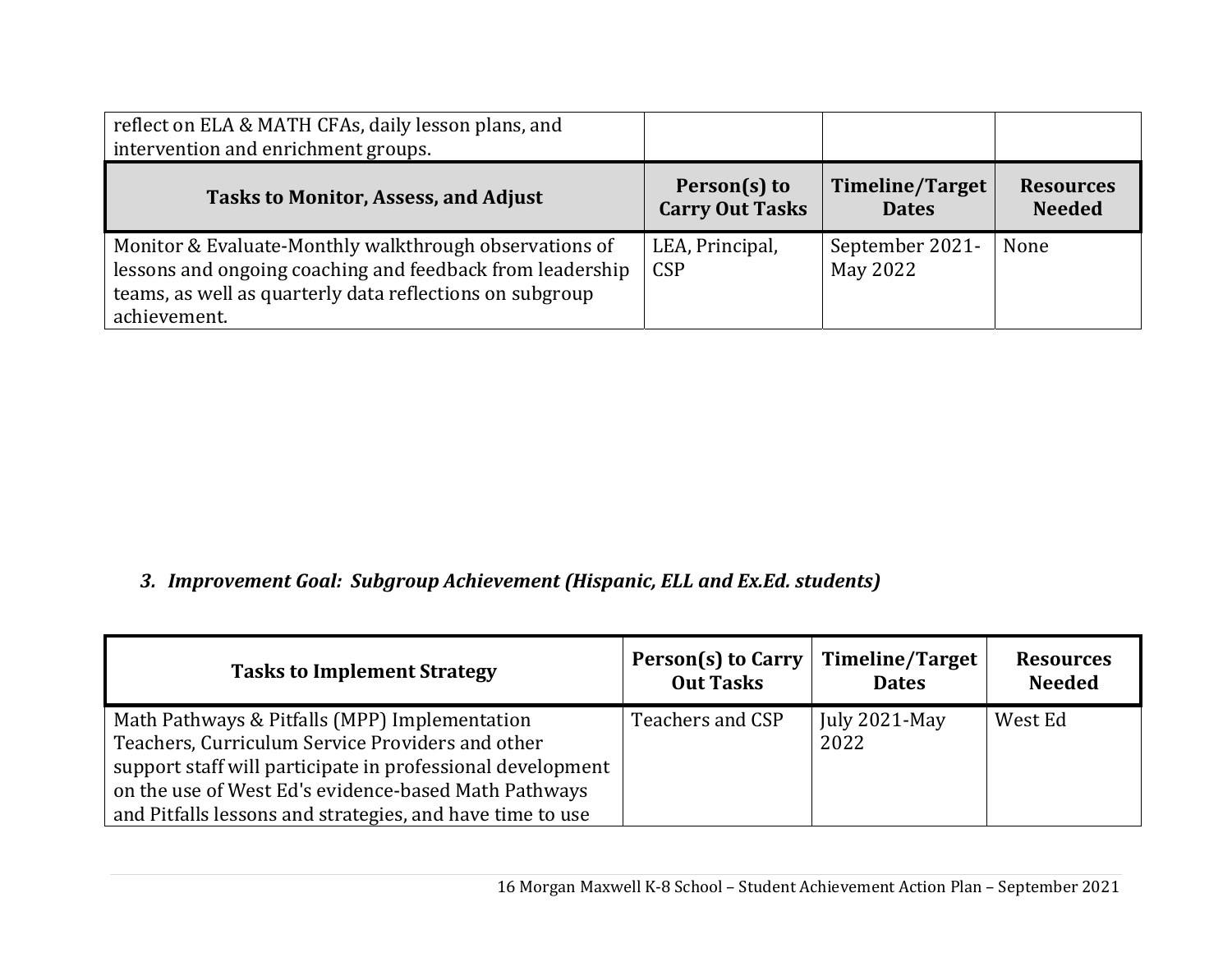| data, plan, observe, and reflect on lessons in order to<br>enhance the instruction of all students. WestEd coaching<br>and conferences will provide support for teacher leaders,<br>interventionists, and CSPs, along with book studies and<br>site or regional facilitators.                                                                                               |                                               |                                        |                                   |
|-----------------------------------------------------------------------------------------------------------------------------------------------------------------------------------------------------------------------------------------------------------------------------------------------------------------------------------------------------------------------------|-----------------------------------------------|----------------------------------------|-----------------------------------|
| Materials to Support with MPP-West Ed's Discussion<br>Builder posters, Math Pathways, and Pitfalls books, NCTM<br>professional development books and guides, and math<br>manipulative kits will be provided so that teachers can<br>plan for differentiated instruction, and targeted math<br>interventions to support struggling students, including<br>those in subgroups | <b>Teachers</b>                               | July 2021-May<br>2022                  | West Ed                           |
| All student subgroups students have access to 21st CCLC<br>before/afterschool tutoring program.                                                                                                                                                                                                                                                                             | 21st CCLC Teachers                            | September 2021-<br>May 2022            | None                              |
| The Reading Interventionist is essential to supporting<br>student achievement by support Tier II and Tier III<br>interventions. Interventionist will work with classroom<br>teachers/PLCs and MTSS team to support learning goals<br>for targeted students.                                                                                                                 | Reading<br>Interventionist                    | July 2021-May<br>2022                  | Personnel<br>Hired                |
| RTI/Intervention Classes are provided to all middle<br>school students during the academic school day.                                                                                                                                                                                                                                                                      | Math & ELA<br>teachers                        | August 2021 -<br>May 2021              | <b>IXL</b>                        |
|                                                                                                                                                                                                                                                                                                                                                                             |                                               |                                        |                                   |
| <b>Tasks to Monitor, Assess, and Adjust</b>                                                                                                                                                                                                                                                                                                                                 | <b>Person(s) to Carry</b><br><b>Out Tasks</b> | <b>Timeline/Target</b><br><b>Dates</b> | <b>Resources</b><br><b>Needed</b> |
| Monitor & Evaluate- Monthly walkthrough observations<br>lessons and ongoing coaching and feedback from                                                                                                                                                                                                                                                                      | LEA, Principal, CSP                           | September 2021-<br>May 2022            | None                              |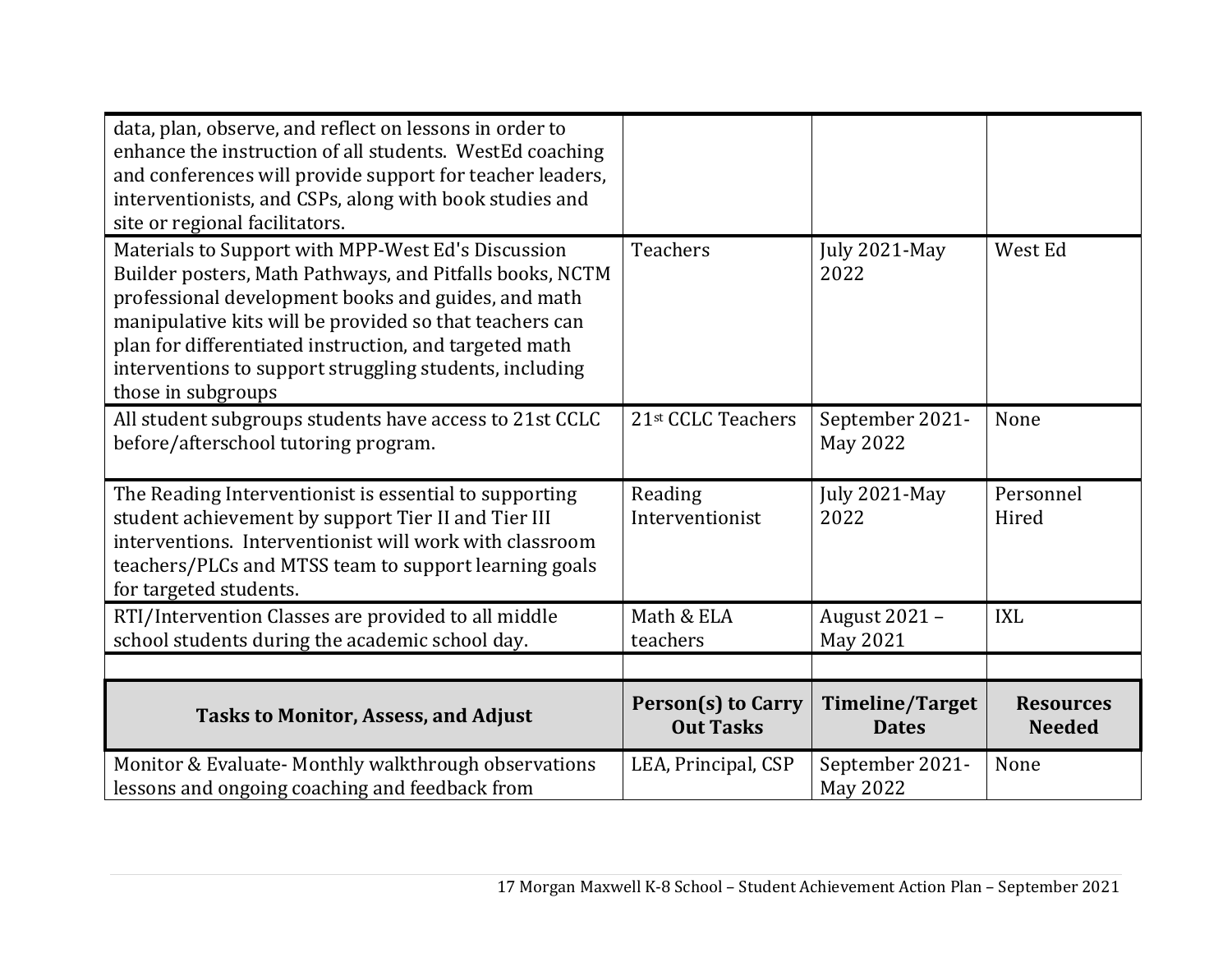| leadership teams, as well as quarterly data reflections on |  |  |
|------------------------------------------------------------|--|--|
| subgroup achievement.                                      |  |  |

### *4. Improvement Goal: Other Support Services*

| <b>Tasks to Implement Strategy</b>                                                                                                                                                                                                                                                                                                                                                                                                                                                                                                                                                               | Person(s) to Carry<br><b>Out Tasks</b> | Timeline/Target<br><b>Dates</b> | <b>Resources</b><br><b>Needed</b> |
|--------------------------------------------------------------------------------------------------------------------------------------------------------------------------------------------------------------------------------------------------------------------------------------------------------------------------------------------------------------------------------------------------------------------------------------------------------------------------------------------------------------------------------------------------------------------------------------------------|----------------------------------------|---------------------------------|-----------------------------------|
| The Curriculum Service Provider is essential in<br>supporting student achievement by assisting in<br>overseeing the district's curriculum and instruction;<br>linking teachers and other instructional staff with the<br>resources and support they need including interventions<br>to help students achieve in a standards-based system;<br>trains and supports teachers in reading data and how to<br>use it in planning and driving the district's curriculum<br>and the school's continuous improvement.                                                                                     | <b>CSP</b>                             | July 2021-June<br>2022          | Personnel<br>Hired                |
| MTSS process is based on the Student Support Team<br>model. Teachers bring in students who have not managed<br>to grasp needed concepts Grade level teams investigate<br>student assets and needs and then review tier 1<br>interventions already put in place for the student. Team<br>consisting of Dean, CSP, Counselor, and grade level staff<br>meet to brainstorm ideas, analyze data, create goals and<br>set a plan. Plan is reviewed every 4 weeks where fidelity<br>and effectiveness of intervention is analyzed. New<br>interventions are put in place if unsuccessful or left alone | <b>MTSS Facilitator</b>                | July 2021-June<br>2022          | Personnel<br>Hired                |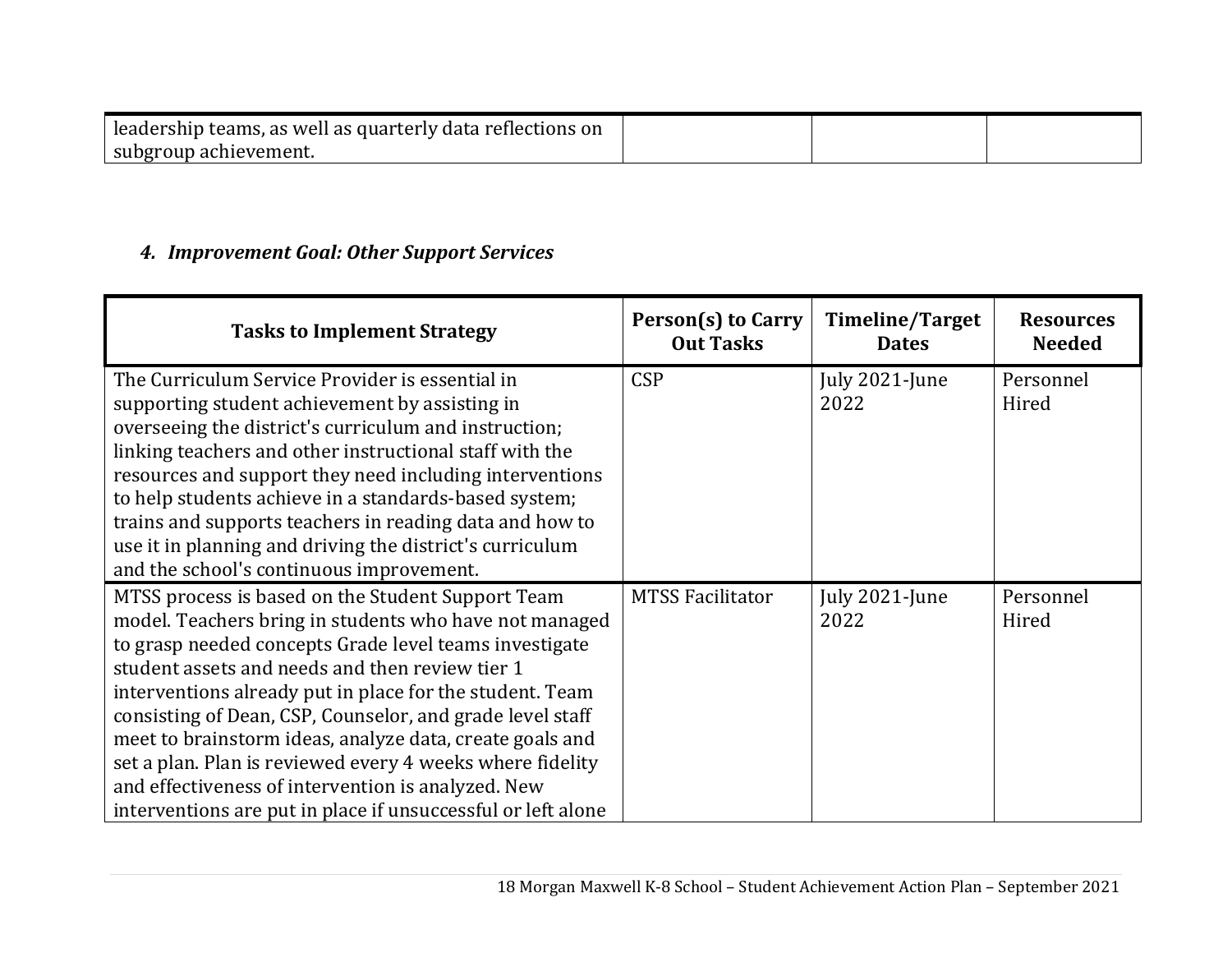| if demonstrating efficacy. More intensive interventions<br>are put in place as needed. |                                               |                                 |                                   |
|----------------------------------------------------------------------------------------|-----------------------------------------------|---------------------------------|-----------------------------------|
| <b>Tasks to Monitor, Assess, and Adjust</b>                                            | <b>Person(s) to Carry</b><br><b>Out Tasks</b> | Timeline/Target<br><b>Dates</b> | <b>Resources</b><br><b>Needed</b> |
| MTSS Schedule, Agenda and Notes                                                        | <b>MTSS Facilitator</b>                       | August 2021-May<br>2022         | None                              |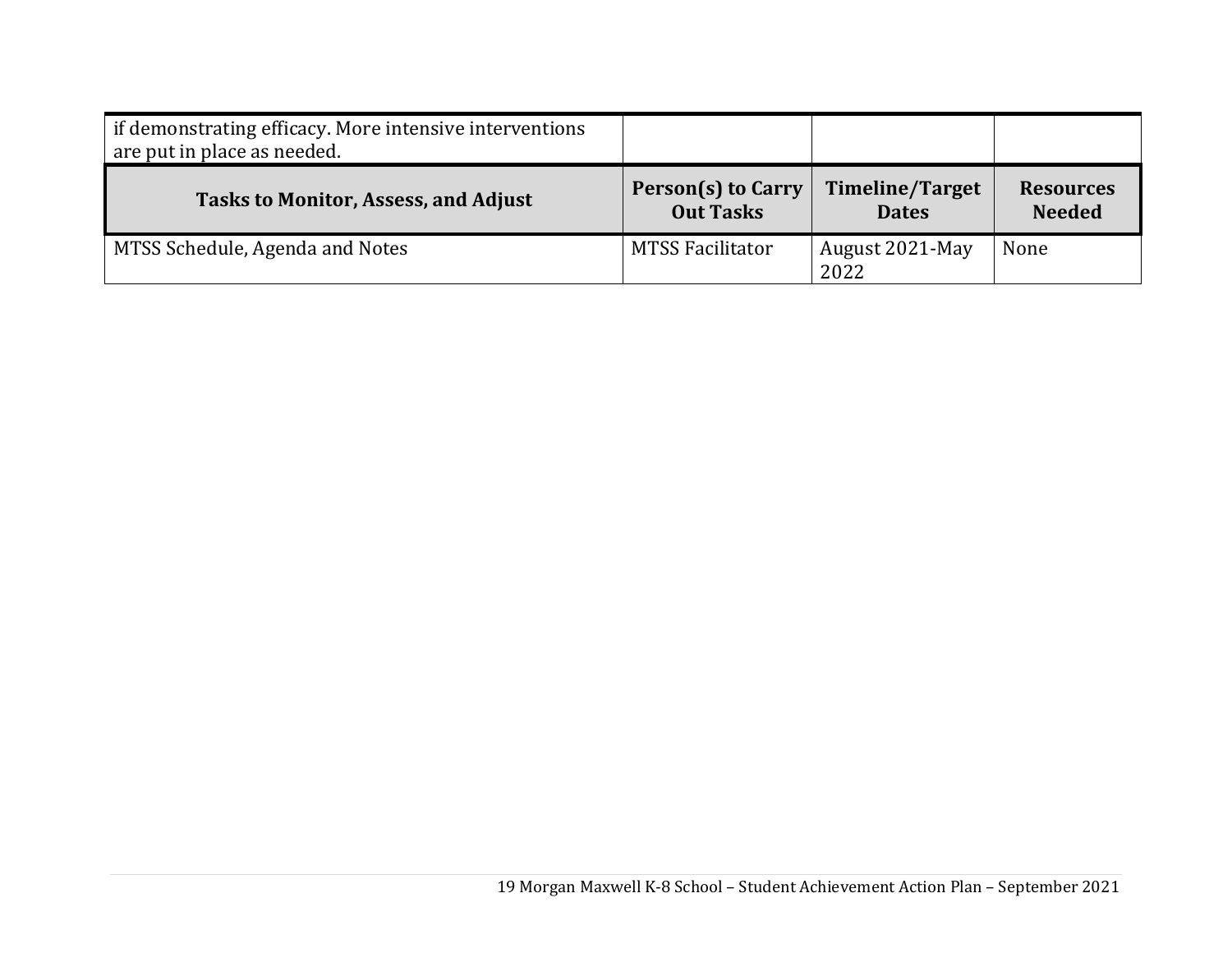# **5. Progress Monitoring**

During the 2021-2022 School Year, TUSD is strategically utilizing short cycle assessments from the following curricular adoptions: *Benchmark Advance, Eureka,* and *IXL*. These assessments are expected to be implemented at designated sites.

Short cycle assessments are designed to provide teachers with immediate feedback on students' performance towards standards mastery during the instructional cycle. By having set timeframes for providing short cycle assessments, teachers can engage in meaningful dialogue using actionable data during PLC/CTTs regarding students' growth and performance over time, and plan instruction to ensure students are on target to meet grade level standards. The schedule below shows the points at which the short cycle assessments take place.

| 2nd Grade                                    | 3rd Grade                                    | 4 <sup>th</sup> Grade                        | 5 <sup>th</sup> Grade                        |
|----------------------------------------------|----------------------------------------------|----------------------------------------------|----------------------------------------------|
| <b>Benchmark</b>                             | <b>Benchmark</b>                             | <b>Benchmark</b>                             | <b>Benchmark</b>                             |
| <b>Advanced:</b>                             | <b>Advanced:</b>                             | <b>Advanced:</b>                             | <b>Advanced:</b>                             |
| Unit $1:$ by Sept. 24th                      | Unit 1: by Sept. 10th                        | Unit $1:$ by Sept. 10th                      | Unit 1 : by Sept. 10th                       |
| Unit 2: by Oct. 7th                          | Unit 2: by Oct. 1st                          | Unit 2: by Oct. 1st                          | Unit 2: by Oct. 1st                          |
| Unit 3: by Oct. 29th<br>Unit 4: by Nov. 19th | Unit 3: by Oct. 29th<br>Unit 4: by Nov. 19th | Unit 3: by Oct. 29th<br>Unit 4: by Nov. 19th | Unit 3: by Oct. 29th<br>Unit 4: by Nov. 19th |
| Unit 5: by Dec. 10th                         | Unit 5: by Dec. 10th                         | Unit 5: by Dec. 10th                         | Unit 5: by Dec. 10th                         |
| Unit 6: by Jan. 14th                         | Unit 6: by Jan. 14th                         | Unit 6: by Jan. 14th                         | Unit 6: by Jan. 14th                         |
| Unit 7: by Feb. 4th                          | Unit 7: by Feb. 4th                          | Unit 7: by Feb. 4th                          | Unit 7: by Feb. 4th                          |
| Unit 8: by March 4th                         | Unit 8: by March 4th                         | Unit 8: by March 4th                         | Unit 8: by March 4th                         |
|                                              | Unit 9: by April 1st                         | Unit 9: by April 1st                         | Unit 9: by April 1st                         |
| Unit 9: by April 1st                         | (optional)                                   | (optional)                                   | (optional)                                   |
| (optional)<br>Unit 10: by May 13th           | Unit 10: by May 13th                         | Unit 10: by May 13th                         | Unit 10: by May 13th                         |
|                                              |                                              |                                              |                                              |
| 2nd Grade Eureka                             | <b>3rd Grade Eureka</b>                      | <b>4th Grade Eureka</b>                      | <b>5th Grade Eureka</b>                      |
| Math:                                        | Math:                                        | Math:                                        | Math:                                        |
| Module 1: by Aug.                            | Module 1: by Aug.                            | Module 1: by Aug.                            | Module 1: by Aug.                            |
| 18th                                         | 27 <sub>th</sub>                             | 27th                                         | 20 <sub>th</sub>                             |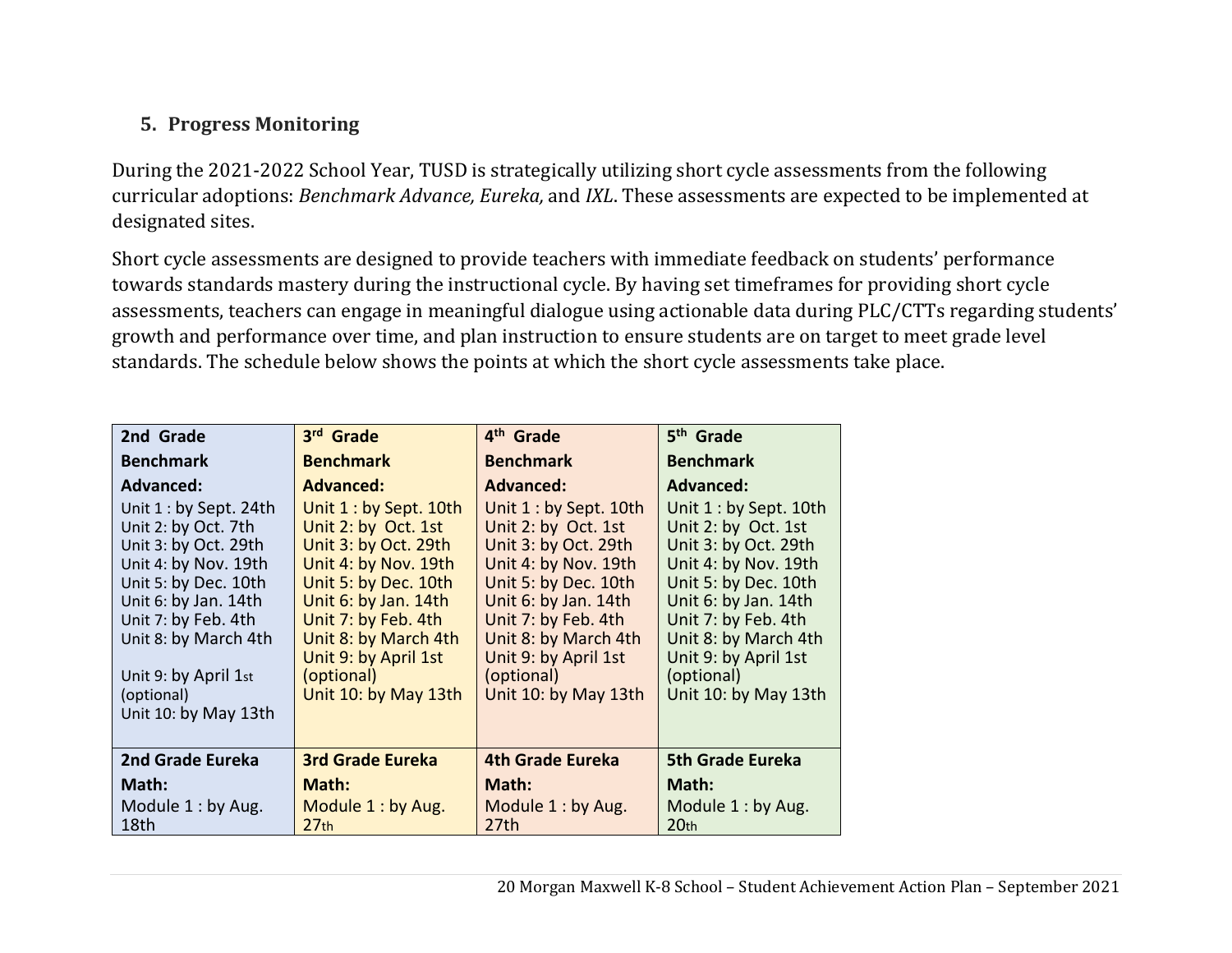| Module 2: by Aug.<br>27th<br>Module 3: by Sept.<br>24th<br>Module 4: by Nov.<br>19th<br>Module 5: by Jan.<br>21st<br>Module 6: by Feb.<br>18th<br>Module 7: by April<br>14th (optional)<br>Module 8: by May<br>13 <sub>th</sub>                           | Module 2: by Sept.<br>21st<br>Module 3: by<br>Nov.12th<br>Module 4: by Jan. 7th<br>Module 5: by Feb.<br>11th<br>Module 6: by April 1st<br>(optional)<br>Module 7: by May<br>7th | Module 2: by Sept.<br>17th<br>Module 3: by Oct.<br>22nd<br>Module 5: by Jan<br>21st<br>Module 6: by March<br>10th<br>Module 4: by April<br>22nd (optional)<br>Module 7: by May<br>20th | Module 2: by Oct. 1st<br>Module 3: by Nov.<br>19 <sub>th</sub><br>Module 4: by Jan.<br>14 <sub>th</sub><br>Module 5: by March<br>10th<br>Module 6: by April<br>22nd (optional) |
|-----------------------------------------------------------------------------------------------------------------------------------------------------------------------------------------------------------------------------------------------------------|---------------------------------------------------------------------------------------------------------------------------------------------------------------------------------|----------------------------------------------------------------------------------------------------------------------------------------------------------------------------------------|--------------------------------------------------------------------------------------------------------------------------------------------------------------------------------|
| 6-11 IXL Continuous Diagnostic Assessments:<br>Window #1: Aug. $16 - 27$<br>Window #2: Sept. $13 - 24$<br>Window #3: Oct. 25 - Nov. 5<br>Window #4: Dec. $1 - 14$<br>Window #5: Jan. $18 - 28$<br>Window #6: Feb. 28 - Mar. 10<br>Window #7: May $2 - 13$ |                                                                                                                                                                                 |                                                                                                                                                                                        |                                                                                                                                                                                |

#### **Next Steps**

### **Project Elevate and TUSD Goals for Short Cycle Assessment**

Project Elevate is a two-year program of structured support to improve teaching and learning which results in significant student academic gains. The support is focused in three areas: (1) Talent Management: to develop a comprehensive system to support an environment or effective recruitment, on-going support, and retention; (2) Culture: to cultivate a strong culture where high expectations for all learners are evident and embraced by school; and (3) Instructional Infrastructure: to implement high quality curriculum and instruction, including an observation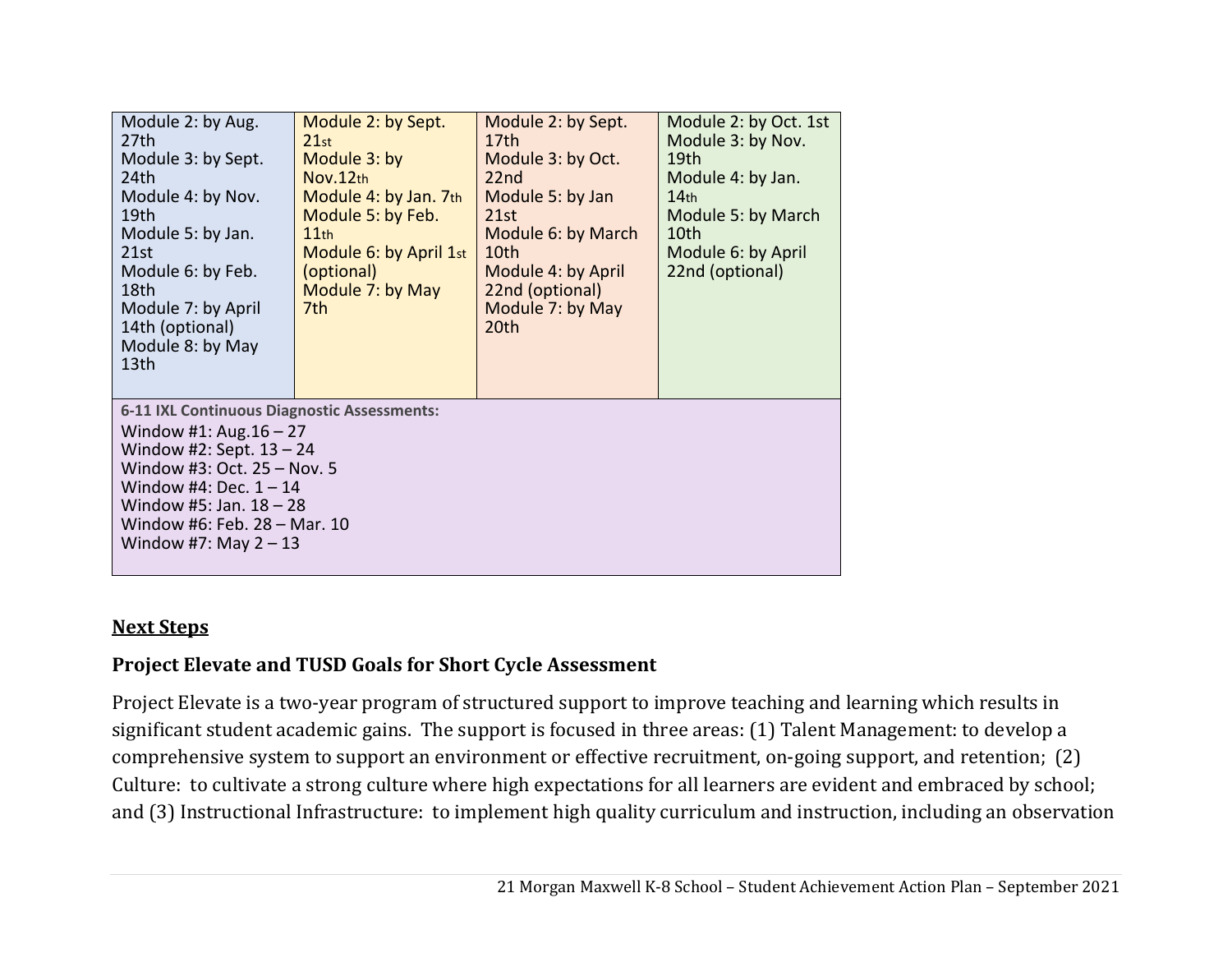and feedback system and a cohesive assessment system focused on data driven decision making and data driven instruction.

This program is sponsored by the Arizona Department of Education and will provide ongoing mentoring for the principal, professional learning for the site's leadership team, and collaboration with district leadership. The Shortterm goals are:

- Develop equitable instructional infrastructure that includes high-quality curriculum and instruction, observation and feedback, and a cohesive assessment system focused on data driven instruction
- Improve culture of equity, learning and high expectations for all
- Establish effective talent management systems

The long-term goals are:

- Improve equity-focused leadership competencies
- Improve teacher practices
- Achieve significant gains in student achievement
- Reduce achievement gaps between student subgroups
- Sustain highly effective equitable LEA and school systems

TUSD's D and F rated schools will participate in Project Elevate, beginning in SY 2021-22. Concurrently, these 18 schools have shifted their assessment protocol to administer short cycle assessments to be more responsive to 'in the moment' instructional practices. This shift away from deficit-oriented strategies such as benchmark testing toward authentic, formative assessments will improve student learning. TUSD's goals in collaboration with Project Elevate are:

• To transform assessments districtwide to an ongoing formative cycle that teachers are in control of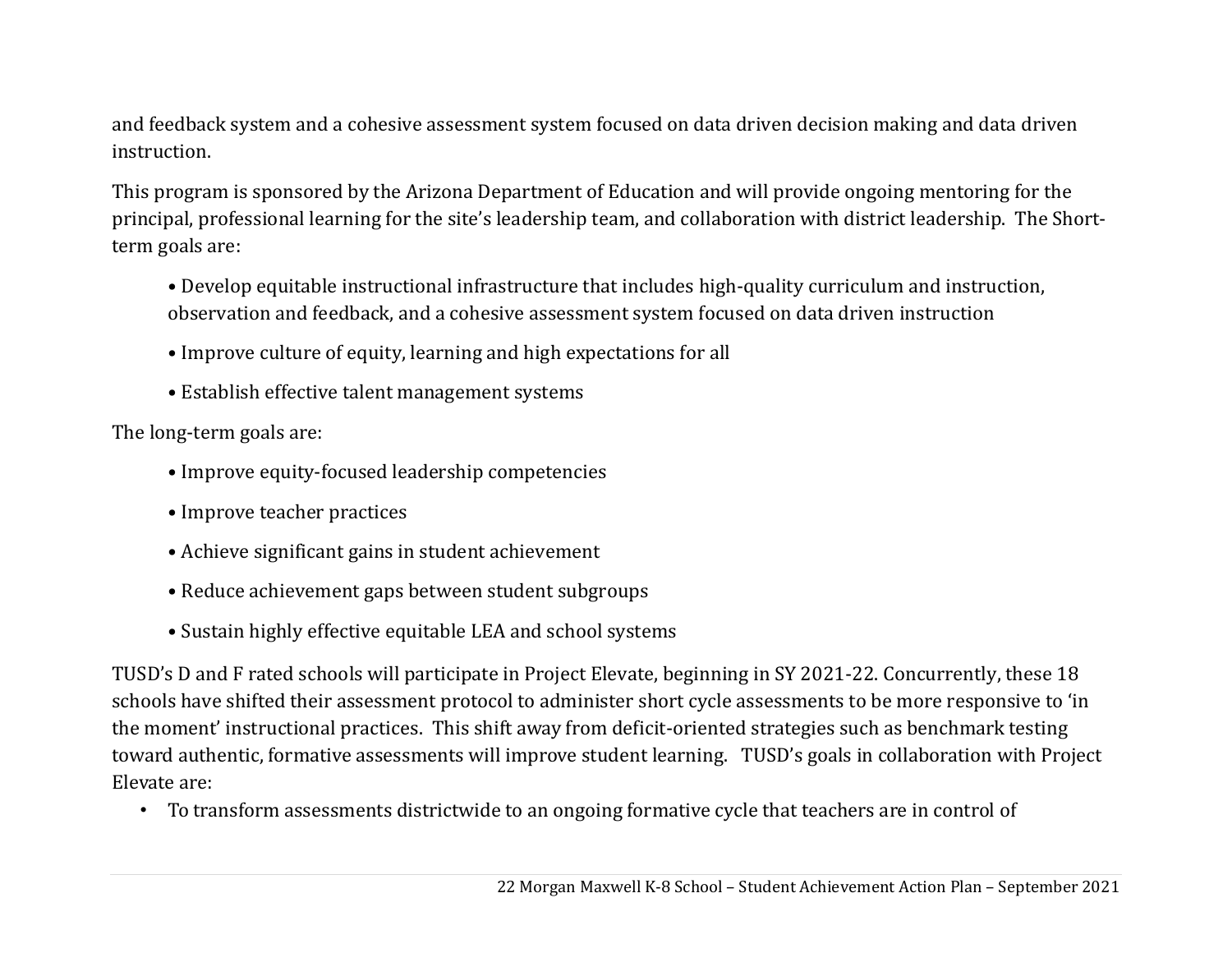- To utilize assessments as a strategy for learning rather than of learning.
- To shift current assessment and instructional practices for Project Elevate schools to a formative assessment model.
- To utilize short-cycle assessments with Project Elevate